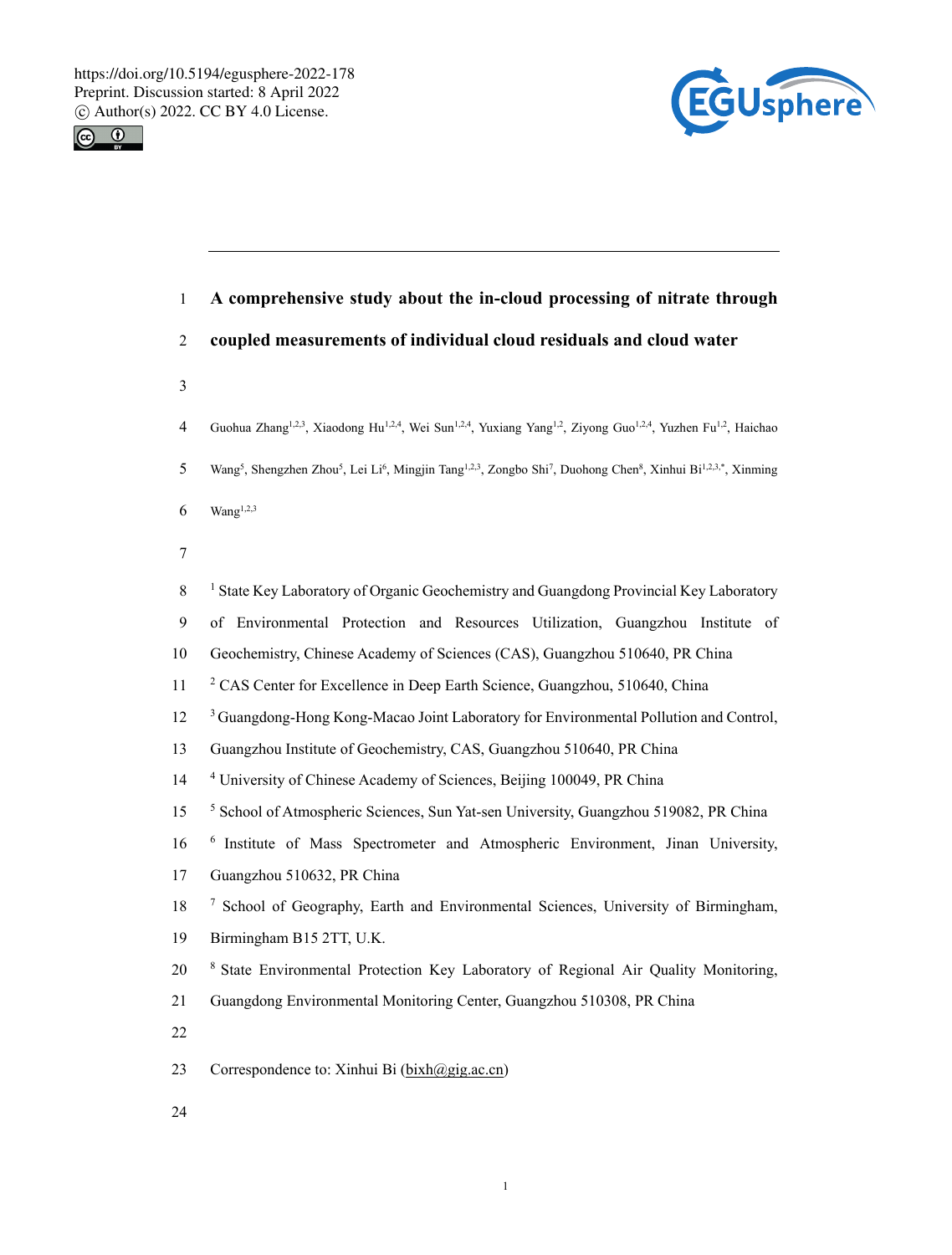



# 25 **Abstract**

| 26 | While the formation and evolution of nitrate in airborne particles are extensively                                              |
|----|---------------------------------------------------------------------------------------------------------------------------------|
| 27 | investigated, little is known about the processing of nitrate in clouds. Here we present a                                      |
| 28 | detailed investigation on the in-cloud formation of nitrate, based on the size-resolved mixing                                  |
| 29 | state of nitrate in the individual cloud residual and cloud-free particles obtained by single                                   |
| 30 | particle mass spectrometry, and also the mass concentrations of nitrate in the cloud water                                      |
| 31 | and $PM_{2.5}$ at a mountain site (1690 m a.s.l.) in southern China. The results show a significant                             |
| 32 | enhancement of nitrate mass fraction and relative intensity of nitrate in cloud water and the                                   |
| 33 | cloud residual particles, respectively, reflecting a critical role of in-cloud processing in the                                |
| 34 | formation of nitrate. We first exclude the gas phase scavenging of HNO <sub>3</sub> and the facilitated                         |
| 35 | activation of nitrate-containing particles as the major contribution for the enhanced nitrate,                                  |
| 36 | according to the size distribution of nitrate in individual particles. Based on regression                                      |
| 37 | analysis and theoretical calculations, we then reveal a critical role of in-cloud formation of                                  |
| 38 | nitrate via N <sub>2</sub> O <sub>5</sub> hydrolysis, even during the daytime, attributed to the diminished light in            |
| 39 | clouds. Nitrate is highly related ( $R^2 = \sim 0.6$ ) to the variation of [NO <sub>x</sub> ][O <sub>3</sub> ], temperature and |
| 40 | droplet surface area in clouds. Accounting for droplet surface area greatly enhances the                                        |
| 41 | predictability of the observed nitrate compared with using $[NO_x][O_3]$ and temperature. The                                   |
| 42 | substantial contribution of N <sub>2</sub> O <sub>5</sub> hydrolysis to nitrate in clouds during the daytime was                |
| 43 | reproduced by a multiphase chemical box model. Assuming that the photolysis rate is 30%                                         |
| 44 | of the default setting, the overall contribution of $N_2O_5$ hydrolysis pathway to nitrate                                      |
| 45 | formation increases by $\sim$ 20% in clouds. Given that N <sub>2</sub> O <sub>5</sub> hydrolysis acts as a major sink of        |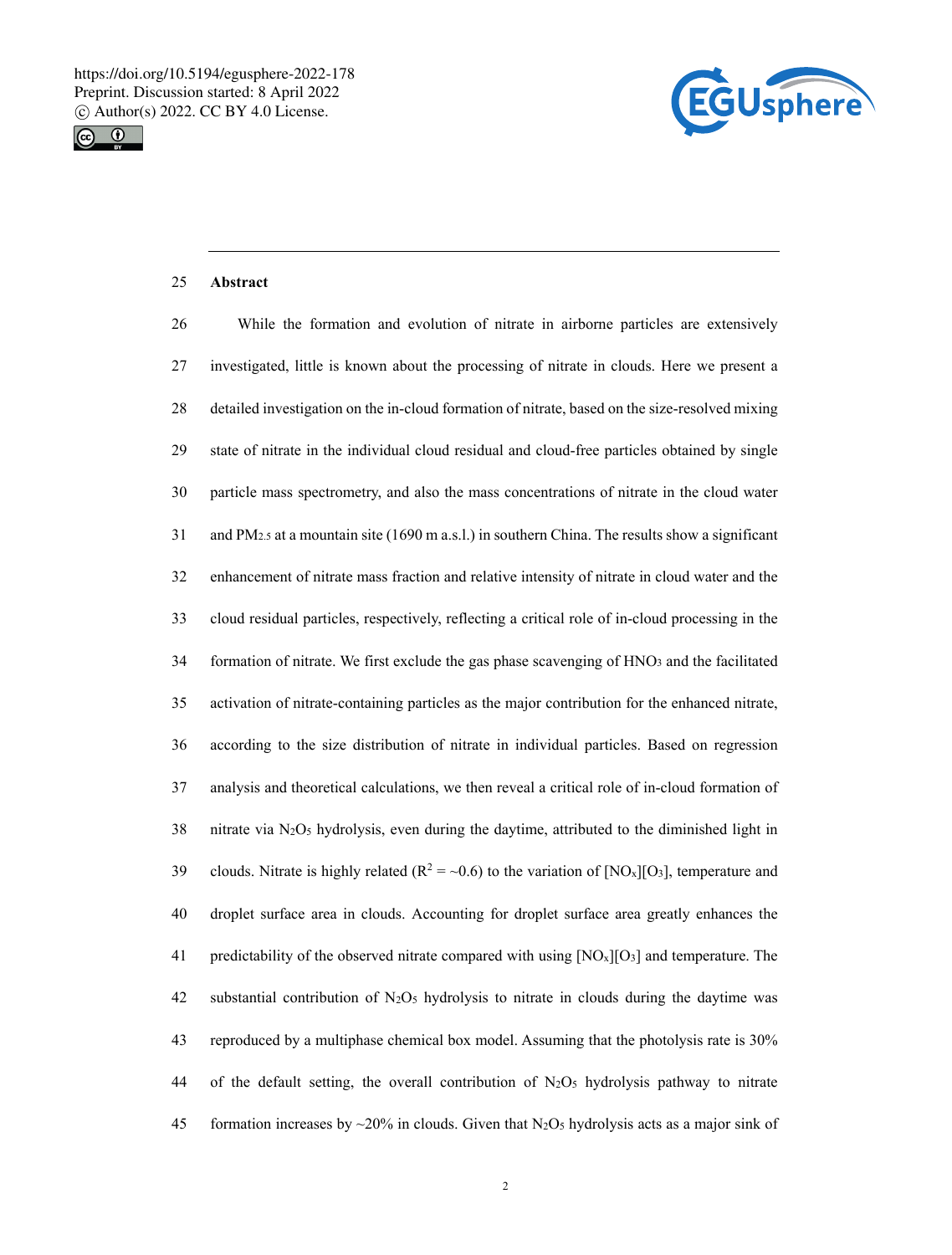



- $46$  NO<sub>x</sub> in the atmosphere, further model updates would improve our understanding about the
- 47 processes contributing to nitrate production in cloud and the cycling of odd nitrogen.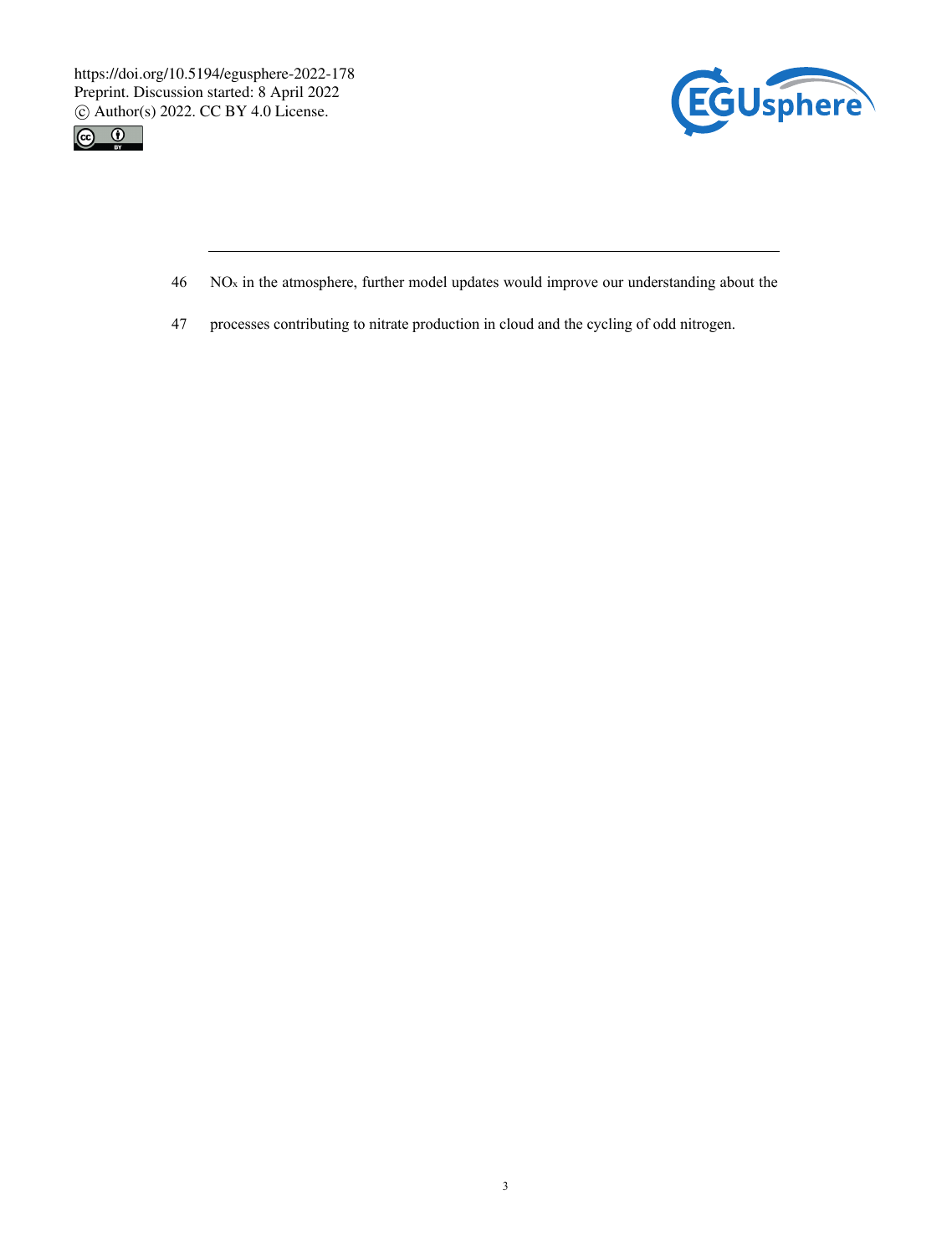



#### 48 **1. Introduction**

| 49 | Aerosol nitrate is an increasingly important component of $PM_{2.5}$ , in particular,            |
|----|--------------------------------------------------------------------------------------------------|
| 50 | contributing to haze formation in China (Liu et al., 2020b; Xu et al., 2019; Zheng et al., 2020; |
| 51 | Fu et al., 2020; Guo et al., 2014; Tian et al., 2019; Wen et al., 2018; Lu et al., 2019). As a   |
| 52 | key inorganic component in cloud water, nitrate can also modify microphysical properties         |
| 53 | of cloud, influence aqueous-phase processes in droplets and affect ecosystem after wet           |
| 54 | deposition (Schneider et al., 2017). Notably, aerosol nitrate is an important product in the     |
| 55 | cycling of odd nitrogen (Chang et al., 2011; Zheng et al., 2020; Zhang et al., 2021; Huang et    |
| 56 | al., 2018), playing significant roles in tropospheric ozone and OH production (Scharko et al.,   |
| 57 | 2014; Kaur and Anastasio, 2017; Ye et al., 2017a; Ye et al., 2017b), and contributing to net     |
| 58 | aerosol composition and radiative forcing (Bauer et al., 2007; Hauglustaine et al., 2014; Xu     |
| 59 | and Penner, 2012).                                                                               |

60 Aerosol nitrate originates from the oxidation of NOx, which refers to gas phase 61 oxidation of NO2 by the hydroxyl radical (OH) followed by condensation (daytime 62 chemistry) and the hydrolysis of  $N_2O_5$  (nighttime chemistry) to nitrate in aqueous particles, 63 initiated by the oxidation of NO<sub>2</sub> by ozone  $(O_3)$  to produce the NO<sub>3</sub> radical (Seinfeld and 64 Pandis, 2006). In contrary to aerosol sulfate formation, which is dominated by aqueous phase 65 reactions, both gas phase oxidation and the hydrolysis of  $N_2O_5$  represent the major processes 66 forming aerosol nitrate (Hayden et al., 2008; Sellegri et al., 2003; Fahey et al., 2005; Chen 67 et al., 2020; Xiao et al., 2020). Extensive studies have shown that the formation and evolution 68 of nitrate depend on various factors, such as the availability of ammonia (NH3), temperature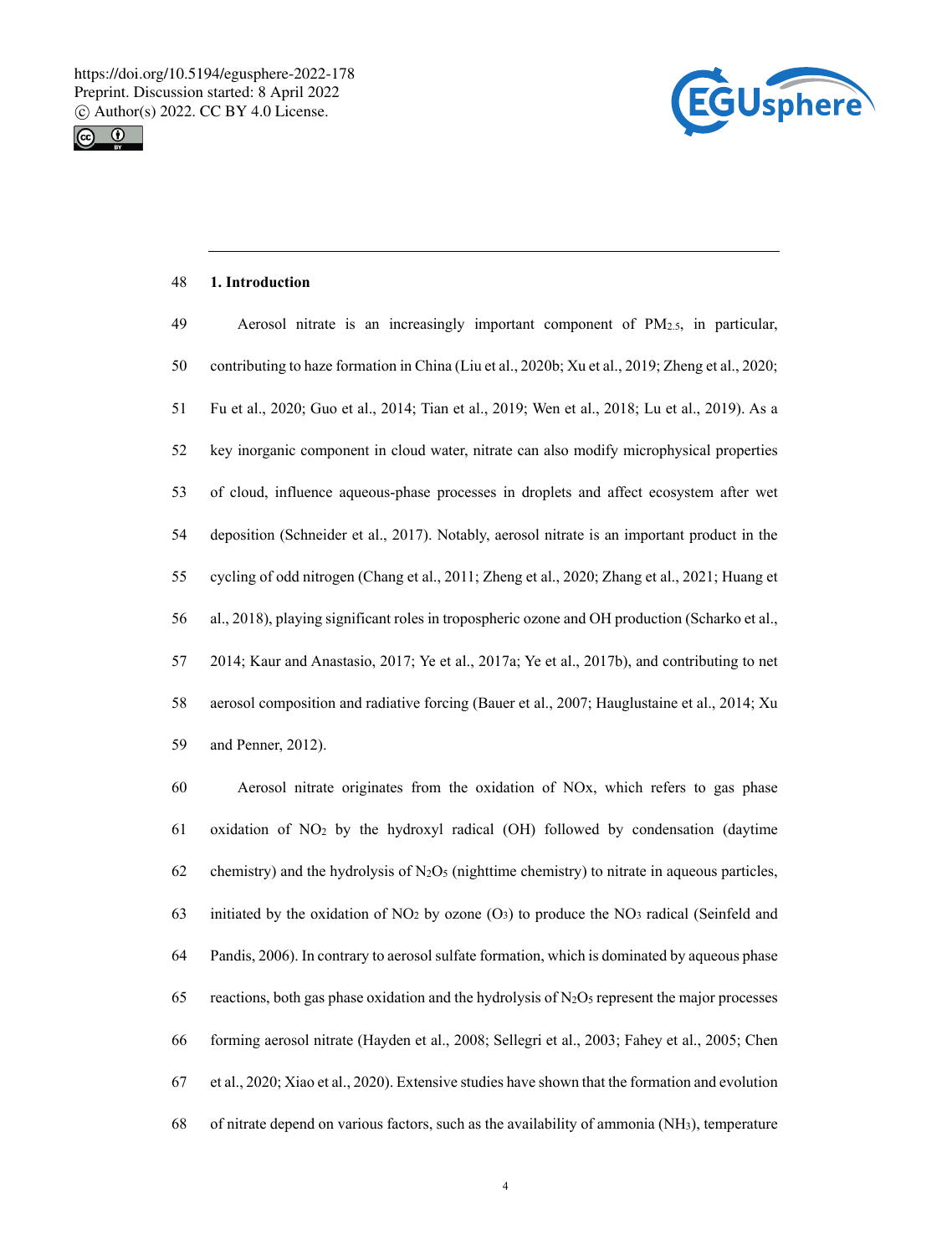



| 69     | (T), relative humidity (RH), and the presence of other ionic species in particulate phase                                               |
|--------|-----------------------------------------------------------------------------------------------------------------------------------------|
| $70\,$ | (Chen et al., 2018; Shi et al., 2019; Chen et al., 2020; Lin et al., 2021; Fan et al., 2021).                                           |
| 71     | Comparatively, detailed observational investigations and the possible mechanisms                                                        |
| $72\,$ | governing nitrate behavior upon in-cloud processes are scarce and poorly understood,                                                    |
| 73     | although it is well-known that clouds play an important role in the transport and                                                       |
| 74     | transformation of tropospheric pollutants (Li et al., 2020b; Ervens, 2015; McNeill, 2017).                                              |
| 75     | Global model studies still disagree on the relative importance of in-cloud process                                                      |
| 76     | contributing to the production of HNO <sub>3</sub> . While most have neglected N <sub>2</sub> O <sub>5</sub> and NO <sub>3</sub> uptake |
| 77     | in clouds (Alexander et al., 2009; Hauglustaine et al., 2014; Xu and Penner, 2012), there is                                            |
| 78     | also research suggesting the significance of in-cloud process (Holmes et al., 2019). Likewise,                                          |
| 79     | despite limited research, the role of clouds in nitrate formation from field observations                                               |
| $80\,$ | remains controversial. Drewnick et al. (2007) and Prabhakar et al. (2014) reported that the                                             |
| 81     | relatively enhanced nitrate in clouds was associated with the composition of the activating                                             |
| 82     | cloud condensation nuclei (CCN), rather than preferential scavenging of nitric acid (HNO3)                                              |
| 83     | in clouds. Differently, there are also studies highlighting the predominant role of nitric acid                                         |
| 84     | partitioning in nitrate formation in clouds, in contrary to nucleation scavenging of sulfate                                            |
| 85     | (Schneider et al., 2017; Hayden et al., 2008; Leaitch et al., 1988). Hayden et al. (2008) also                                          |
| 86     | noted that potential contributions from gas-phase N <sub>2</sub> O <sub>5</sub> cannot be ruled out. Therefore, more                    |
| 87     | detailed investigations are still required to integrate the role of cloud in the formation of                                           |
| $88\,$ | nitrate in the troposphere.                                                                                                             |

89 The aim of this study is to illustrate the in-cloud formation mechanisms of nitrate and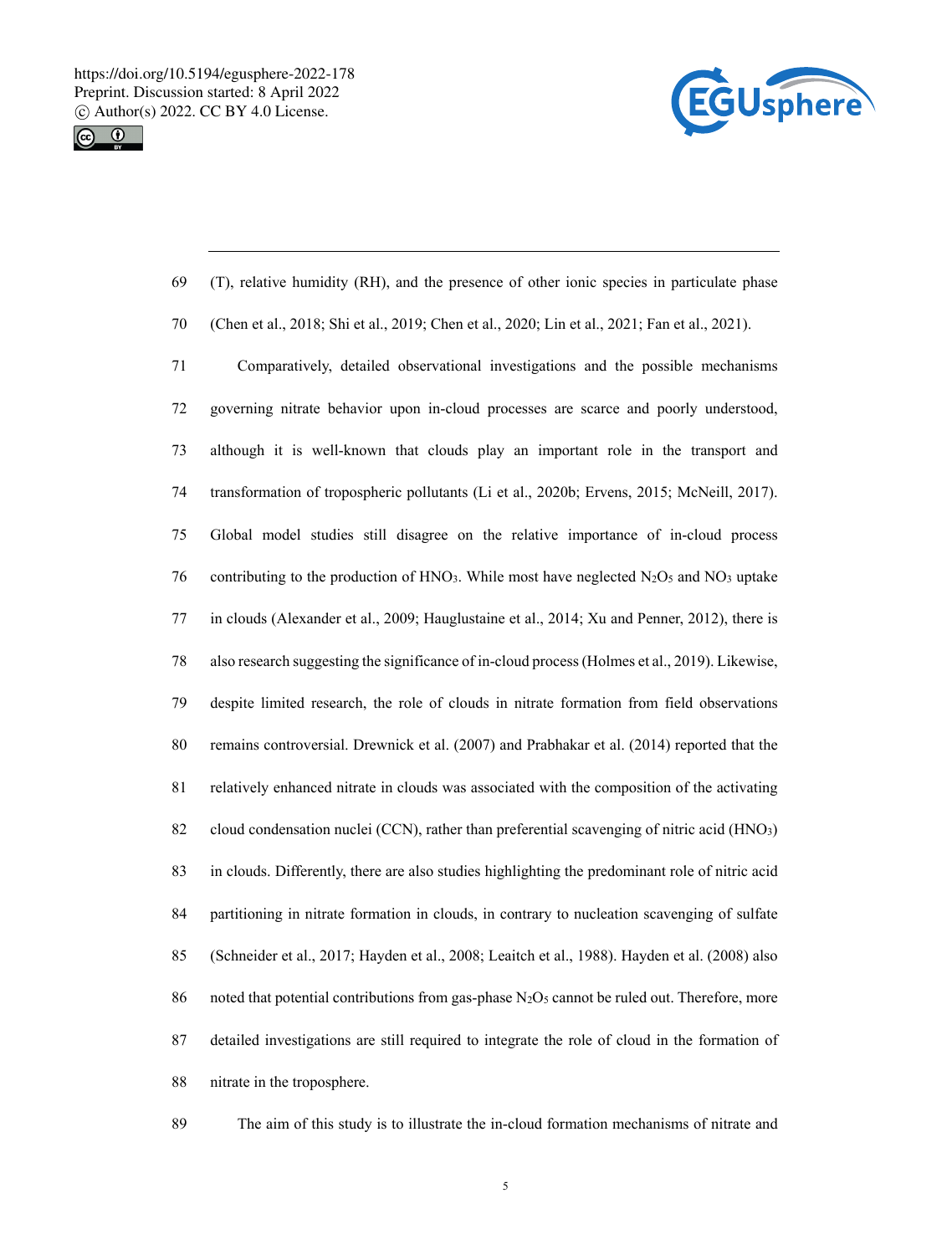



| 90 | evaluate the relative contribution of each pathway to nitrate in cloud water for daytime and       |
|----|----------------------------------------------------------------------------------------------------|
| 91 | nighttime. To this aim, the mixing state of individual cloud residual, interstitial and cloud-     |
| 92 | free particles were measured in high-time resolution with a single particle aerosol mass           |
| 93 | spectrometer (SPAMS). The combination of a counter flow virtual impactor (CVI) and                 |
| 94 | aerosol mass spectrometry (including SPAMS) allows for the high-time resolved                      |
| 95 | observations of size and chemical compositions of submicron cloud residual particles               |
| 96 | (Boone et al., 2015; Hao et al., 2013; Zhang et al., 2017; Lin et al., 2017). In addition, cloud   |
| 97 | water and PM <sub>2.5</sub> samples were collected, and the chemical compositions were measured to |
| 98 | provide additional quantitative evidence.                                                          |

99

### 100 **2. Experimental section**

## 101 **2.1 Aerosol and cloud measurements**

102 Aerosol and cloud measurements were performed at the Mt. Tianjing site (24°41′56″N, 103 112°53′56″E, 1690 m a.s.l.) in southern China, as described in detail by Lin et al. (2017), 104 during 9 May – 4 June 2018 and 13 November – 9 December 2020. Cloud events can be 105 distinguished by a sudden drop of visibility (to  $\lt \sim 1$  km) and a sharp increase of relative 106 humidity (RH) to > 95%, as record by sensors equipped with a ground-based counterflow 107 virtual impactor (GCVI) (Model 1205, Brechtel Mfg. Inc., USA) (Lin et al., 2017). Overall, 108 nineteen cloud events (lasting more than six hours) were identified for 2018 spring and ten 109 for 2020 winter, as also marked in Fig. S1. The visibility was generally lower than 0.1 km 110 during the cloud events, versus as high as 80 km during the cloud-free periods. Besides a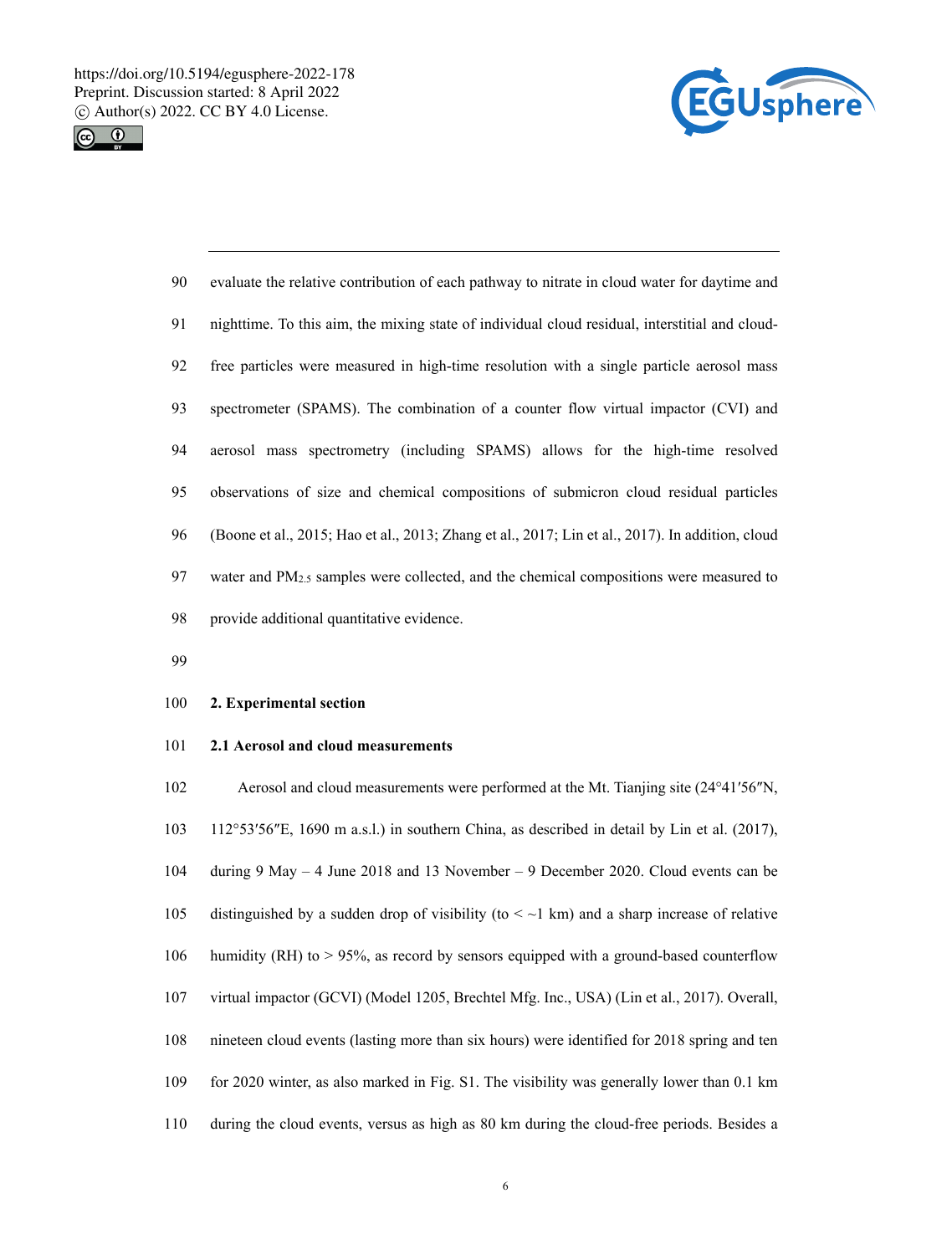



| 111 | relatively long cloud event throughout $9 - 12$ May, the cloud events were typically observed                              |
|-----|----------------------------------------------------------------------------------------------------------------------------|
| 112 | during nighttime for 2018 spring, associated with a prominently diurnal variation of RH and                                |
| 113 | visibility. The RH during the daytime ranged between 70-80%, and raised to $> 95\%$ during                                 |
| 114 | nighttime. The duration of cloud events was in a range of 6-24 hours for 2020 winter. Air                                  |
| 115 | masses from the southern continental and marine areas dominated over the 2018 spring and                                   |
| 116 | 2020 winter periods, with air masses from western continental areas unique for the 2020                                    |
| 117 | winter (Fig. S2), obtained by HYSPLIT 4.9 (http://ready.arl.noaa.gov/HYSPLIT.php)                                          |
| 118 | (Draxler and Rolph, 2012).                                                                                                 |
| 119 | An incorporation of counterflow virtual impactor (CVI) or GCVI allows the separation                                       |
| 120 | of interstitial gases and aerosols from cloud droplets that are evaporated to obtain the cloud                             |
| 121 | residual particles (Bi et al., 2016; Roth et al., 2016; Pratt et al., 2009). Briefly, the GCVI was                         |
| 122 | applied to collect the cloud droplets with predefined size $(7.5-8.5 \ \mu m)$ in the present study),                      |
| 123 | with the cloud residual particles as output after dried in the evaporation chamber (with an air                            |
| 124 | flow temperature at 40 °C) (Shingler et al., 2012). The influence of cloud-free air can be                                 |
| 125 | negligible as the number concentration of GCVI output particles was measured to be $\sim$ 1 cm <sup>-</sup>                |
| 126 | <sup>3</sup> , but at a magnitude of $\sim 10^3$ cm <sup>-3</sup> in the cloud-free air. In the present study, the average |
| 127 | number concentration of the cloud residual particles sampled during the cloud events was at                                |

- 128 a level of  $\sim$ 100 cm<sup>-3</sup>. In addition, a PM<sub>2.5</sub> inlet was used to deliver cloud interstitial particles
- 129 during cloud events or cloud-free particles.
- 130

## 131 **2.2 SPAMS measurements and data processing**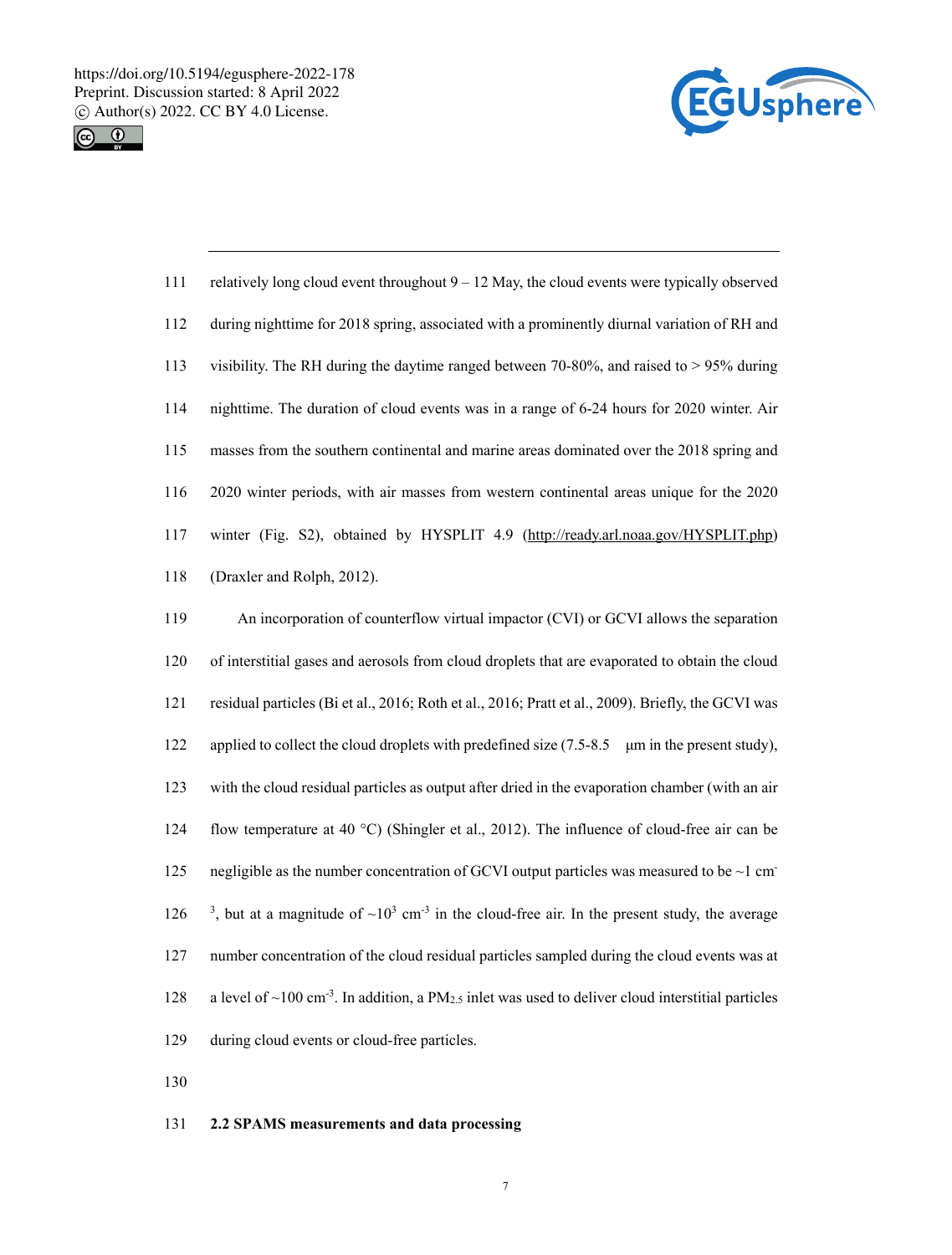



| 132 | A SPAMS (Hexin Analytical Instrument Co., Ltd., Guangzhou, China), an Aethalometer                 |
|-----|----------------------------------------------------------------------------------------------------|
| 133 | (AE-33, Magee Scientific Inc.), and a scanning mobility particle sizer (SMPS; MSP)                 |
| 134 | Cooperation) were deployed to characterize the physical and chemical properties of the             |
| 135 | sampled particles. The instruments were connected downstream the GCVI or PM <sub>2.5</sub> inlets. |
| 136 | Cloud residual and cloud interstitial particles were alternately sampled with an interval of       |
| 137 | $\sim$ 1 h during some randomly selected cloud events. During the cloud free period, these         |
| 138 | instruments were connected to the $PM_{2.5}$ inlet in order to measure the cloud-free particles.   |
| 139 | In the present study, aerosol surface area (SA) for cloud-free particles were directly             |
| 140 | calculated from the size distribution data obtained from SMPS, whereas it can only be              |
| 141 | estimated based on the same data for the cloud residues assuming a mean droplet size at 7          |
| 142 | um. We recognize the possible uncertainty, but the estimated SA should correlate with real         |
| 143 | values and thus would not lead to ambiguous conclusions.                                           |

144 The vacuum aerodynamic diameter (*d*va) and mass spectral information for individual 145 particles were measured by the SPAMS (Li et al., 2011). A brief description on the 146 performance of the SPAMS can also be found in the Supplement. Over the sampling period 147 for the 2018 spring and 2020 winter periods, a respective  $\sim$  20, 000, 000 particles with mass 148 spectral information were analyzed, using the FATEs toolkit based on Matlab (The 149 MathWorks, Inc.) (Sultana et al., 2017). The particles were classified by an adaptive 150 resonance theory-based neural network algorithm (Song et al., 1999), with the inputs of ion 151 peak intensities. Seven types with distinct mass spectral characteristics (Fig. S3), accounting 152 for > 95% of all the detected particles, were obtained for further analysis. The presence of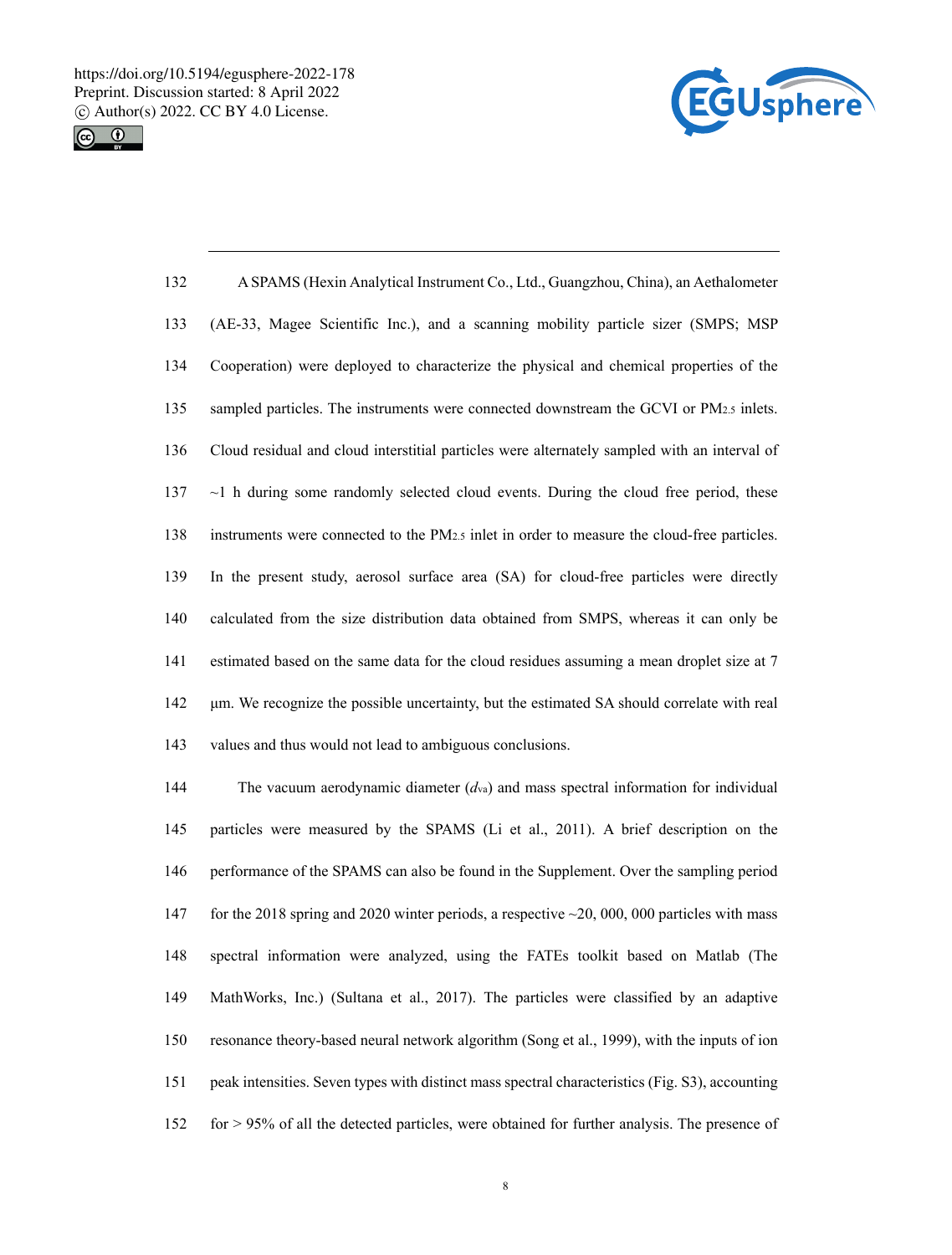



| 153 | nitrate can be identified with ion peaks (defined as five times the noise signal) at $m/z$ -62                                                 |
|-----|------------------------------------------------------------------------------------------------------------------------------------------------|
| 154 | [NO <sub>3</sub> ] or $m/z$ -46 [NO <sub>2</sub> ]. Approximate 70-80% of all the detected particles in the size range                         |
| 155 | of 100-2000 nm contained nitrate ion signals for our measurements. Defined as fractional                                                       |
| 156 | peak area of each m/z relative to the sum of peak areas in a mass spectrum, relative peak                                                      |
| 157 | area (RPA) is applied to represent the relative amount of a species within a particle (Jeong                                                   |
| 158 | et al., 2011; Healy et al., 2013).                                                                                                             |
| 159 |                                                                                                                                                |
| 160 | 2.3 Cloud water/PM <sub>2.5</sub> collection and chemical analysis                                                                             |
| 161 | A Caltech Active Strand Cloud Water Collector (CASCC2) was applied to collect cloud                                                            |
| 162 | water (with droplet size $> 3.5$ µm). The average cloud liquid water content (LWC) for each                                                    |
| 163 | sampling period can be derived from LWC = $\Delta m / (\Delta t \times \eta \times Q)$ , based on each sample mass                             |
| 164 | $(\Delta m)$ , duration time ( $\Delta t$ ), flow rate (Q = 5.8 m <sup>3</sup> min <sup>-1</sup> ), and collection efficiency ( $\eta$ = 86%). |
| 165 | A total of 58 / 53 cloud water samples were collected over the nineteen / ten cloud events                                                     |
| 166 | for 2018 spring and 2020 winter periods, respectively, with the durations ranging between 2                                                    |
| 167 | and 10 hours. The pH for collected samples were immediately measured using a pH meter                                                          |
| 168 | (Mettler Toledo, Switzerland) after filtered through a 0.22 µm filter, followed by kept at -                                                   |
| 169 | $20^{\circ}$ C until the analysis.                                                                                                             |
| 170 | PM <sub>2.5</sub> samples were collected on quartz filters using a PM <sub>2.5</sub> sampler (PM-PUF-300,                                      |
| 171 | Mingye Instruments, China) at a flow rate of 300 L min <sup>-1</sup> . The filter were pre-conditioned in                                      |
| 172 | 450 °C for 6 hours to eliminate the potential influence of organics. A total of 20 / 36 PM <sub>2.5</sub>                                      |

173 samples were collected for the 2018 spring and 2020 winter periods, respectively. The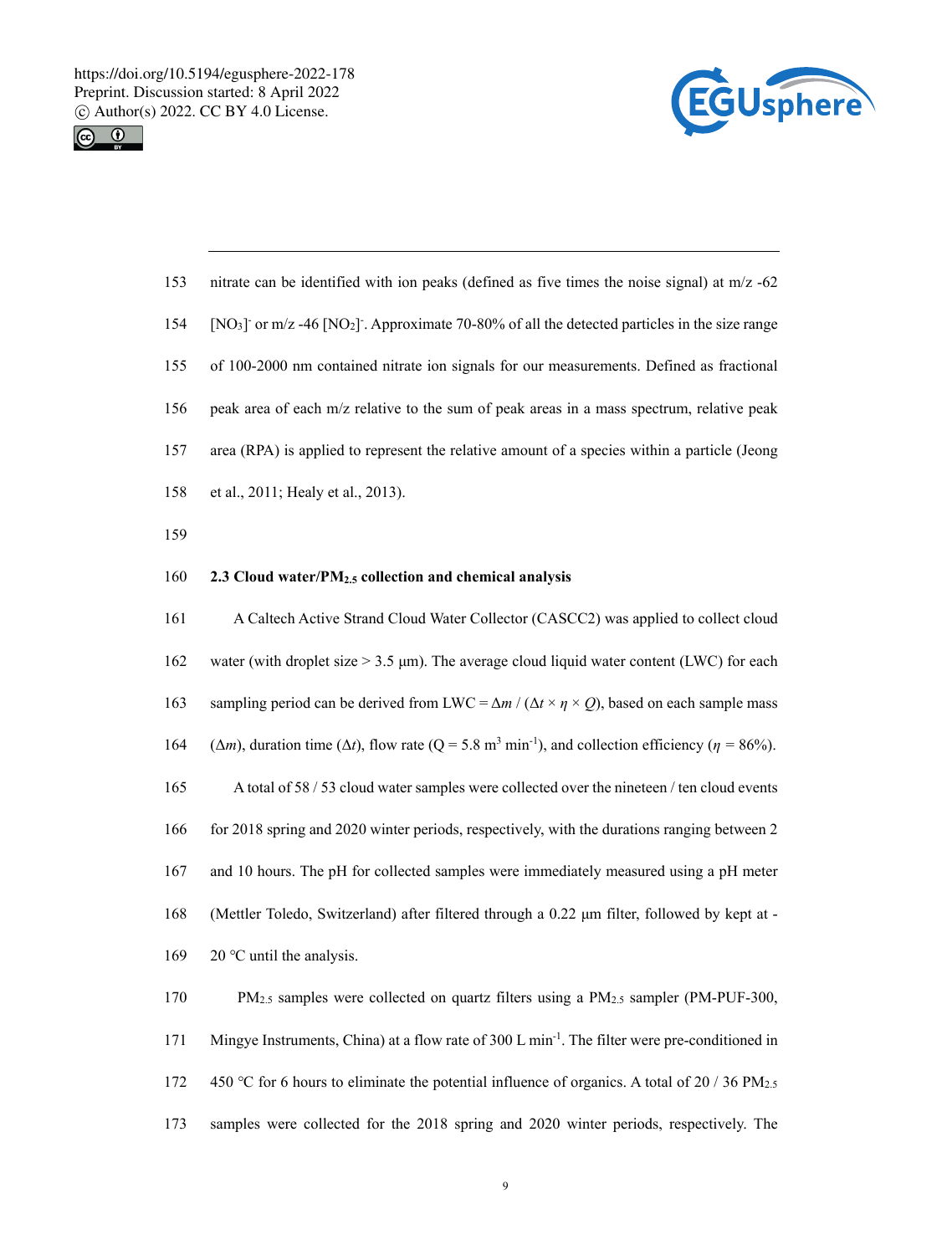



| 174 | samples were kept at -20 $^{\circ}$ C immediately until further analysis. These samples are                 |
|-----|-------------------------------------------------------------------------------------------------------------|
| 175 | representative for the cloud-free particles or cloud interstitial particles during cloud events.            |
| 176 | Cloud water and $PM_{2.5}$ samples were analyzed with ion chromatograph (Metrohm 883)                       |
| 177 | IC plus, Switzerland) for water soluble inorganic ions $(Na^+, NHa^+, K^+, Ca^{2+}, Mg^{2+}, Cl^-, NO_3^-)$ |
| 178 | and $SO42$ and total organic carbon analyzer (Vario, Elementar, Gemany for 2018 samples                     |
| 179 | and TOC-V, Shimadzu, Japan for 2020 samples) for water soluble organic carbon (WSOC).                       |
| 180 | The overall uncertainty for the concentration of each species is calculated to be $\leq 15\%$ based         |
| 181 | on parallel analyses. The nitrate mass fractions in cloud water and PM <sub>2.5</sub> were calculated by    |
| 182 | dividing the nitrate concentration by the sum of the measured water-soluble inorganic ions                  |
| 183 | and water-soluble organic matter (estimated by 1.6*WSOC).                                                   |

184

## 185 **2.4 Box modeling of nitrate formation in cloud**

186 A multiphase chemical box model (RACM-CAPRAM) was used to simulate the 187 production of nitrate in wet aerosols and cloud droplets. It couples the regional atmospheric 188 chemistry mechanism version 2 (RACM2; including 363 chemical reactions) and the 189 chemical aqueous-phase radical mechanism version 2.4 (CAPRAM2.4; including 438 190 chemical reactions) to account for gas- and aqueous-phase atmospheric chemistry (Ervens 191 et al., 2003). As similarly performed in previous studies (Pathak et al., 2009; Wen et al., 192 2018), three major pathways for nitrate formation are considered: (1) The oxidation of NO2 193 by the OH radical produces HNO3 and partitioning of gaseous HNO3 into the aqueous phase; 194 (2) The hydrolysis reactions of N<sub>2</sub>O<sub>5</sub>; and (3) The aqueous-phase reactions of NO<sub>3</sub> radicals.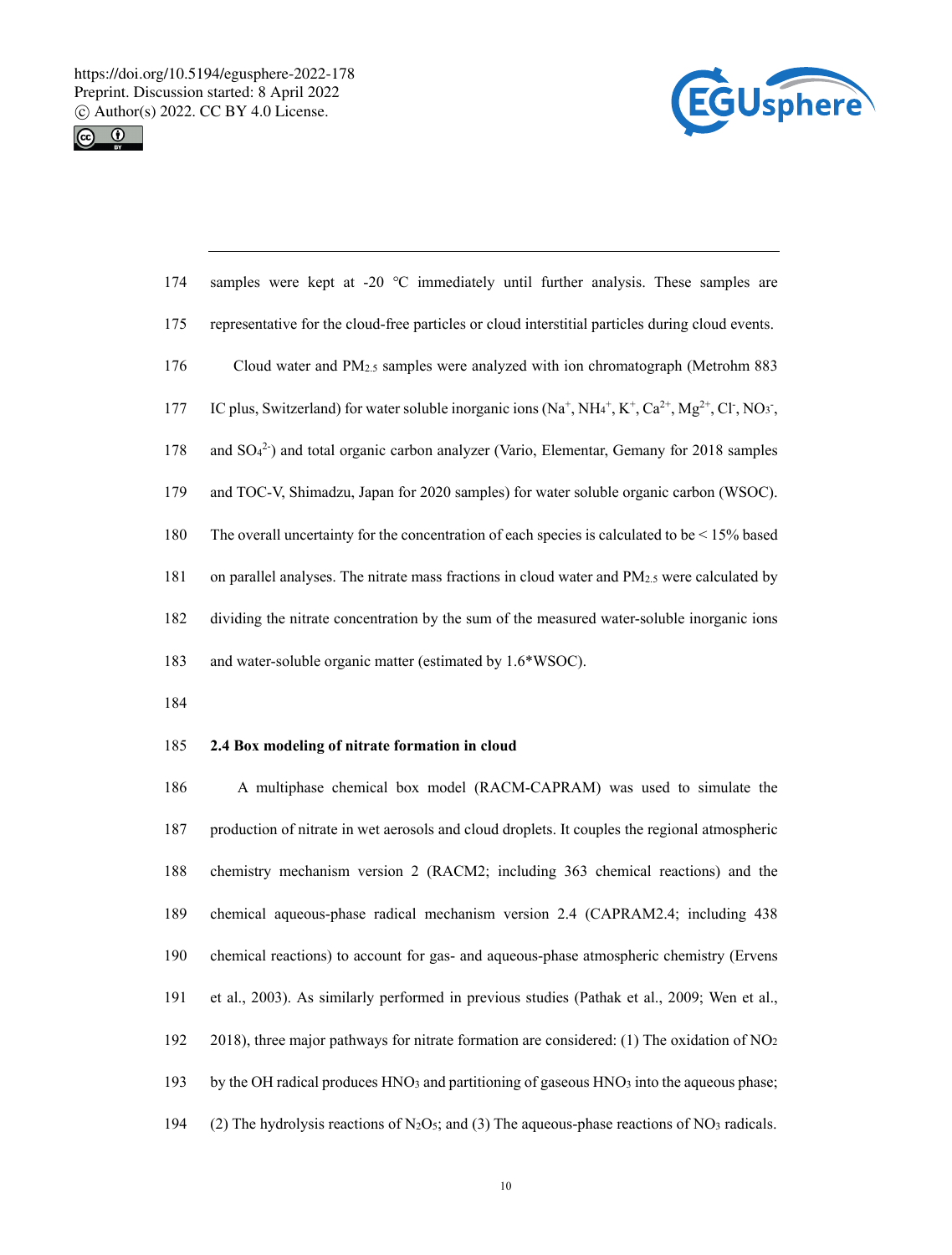



| 195 | The average concentration of NO <sub>2</sub> ( $\sim$ 25 ppb) and O <sub>3</sub> ( $\sim$ 100 ppb) for gas-phase precursors |
|-----|-----------------------------------------------------------------------------------------------------------------------------|
| 196 | and LWC $(0.1 \text{ g m}^{-3})$ for cloud droplets, obtained from the in-situ measurements, were taken                     |
| 197 | as representative parameters for the atmosphere condition at Mt. Tianjing, and used as initial                              |
| 198 | conditions for model simulation. The detailed initial conditions for the model are listed in                                |
| 199 | the SI Table S1. Several comparisons through varying the LWC and photolysis rate were                                       |
| 200 | considered in order to investigate the role of LWC and photolysis on the formation of nitrate                               |
| 201 | in the cloud. It is also noted that only LWC and photolysis rate were reset in our scenario,                                |
| 202 | with other factors (e.g., initial droplet composition, $SO2$ ) kept as default setting in the model                         |
| 203 | setup.                                                                                                                      |

204

### 205 **3. Results and discussion**

## 206 **3.1. Enhanced in-cloud production of nitrate**

207 Figure 1 shows the statistical results of the nitrate mass fractions in cloud water and 208 PM2.5 and the hourly average relative intensity of nitrate (represented by the RPA) in the 209 cloud-free, cloud residual, and cloud interstitial particles. The results clearly indicate the 210 enhancement of nitrate in clouds. It can be seen that the mass fraction of nitrate in cloud 211 water  $\left(\sim 20\%$  on average) is obviously higher than those in PM<sub>2.5</sub> (< 15% on average) during 212 the cloud-free periods and cloud events, for both the 2018 spring and 2020 winter periods. 213 Consistently, the relative intensity of nitrate was substantially enhanced in the cloud 214 interstitial particles and particularly cloud residues, relative to the cloud-free particles. The 215 influence of air mass on the enhanced nitrate can be ruled out for the 2018 spring period, as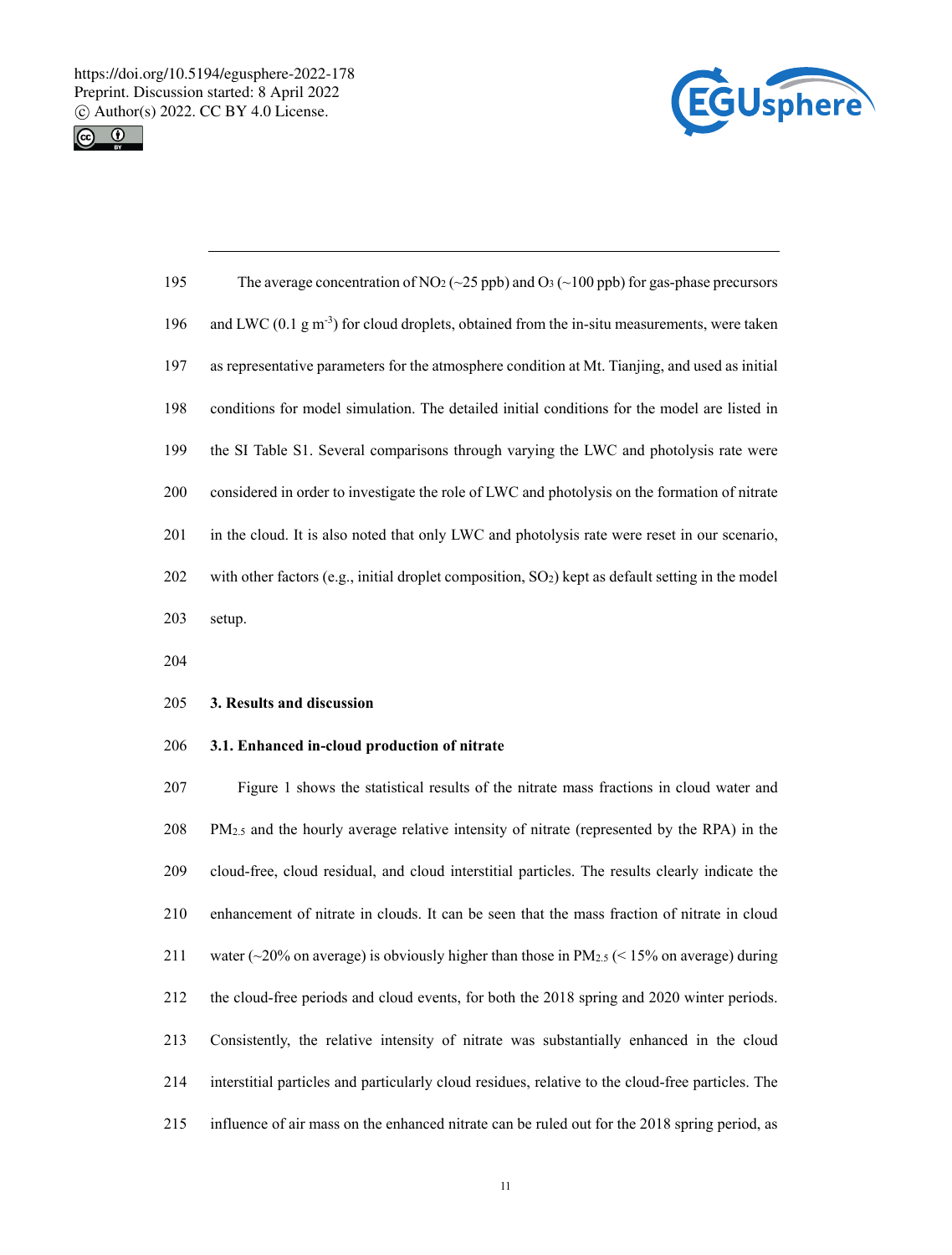



| 216 | they similarly originated from southern areas over the whole campaign period (Fig. S2).                 |
|-----|---------------------------------------------------------------------------------------------------------|
| 217 | While the air masses originated from different regions during the 2020 winter period, they              |
| 218 | did not show the difference between the cloud-free periods and cloud events, with the                   |
| 219 | shifting of air masses and/or wind direction after 27 Nov (Figs. S1 and S2). Thus, the                  |
| 220 | influence of air mass on the enhanced nitrate in 2020 winter should also be limited.                    |
| 221 | There are several pathways that might contribute to the enhanced nitrate in cloud                       |
| 222 | droplets, including (1) the scavenging of gas-phase $HNO3$ , (2) the preferential activation of         |
| 223 | nitrate-rich particles, and (3) in-cloud aqueous production of nitrate via reaction of NO <sub>3</sub>  |
| 224 | radicals or hydrolysis of $N_2O_5$ . The mechanism via the dissolution of $NO2$ and its aqueous         |
| 225 | phase oxidation is relatively slow and unlikely to be a significant source of cloud water               |
| 226 | nitrate (Seinfeld and Pandis, 2006).                                                                    |
| 227 | We first exclude the scavenging of gas-phase HNO <sub>3</sub> as a major pathway through the            |
| 228 | analysis of size distribution of nitrate RPA and RPA ratio (nitrate / sulfate), although all the        |
| 229 | gas phase HNO <sub>3</sub> could be efficiently scavenged and present in the aqueous phase in a typical |
| 230 | cloud with LWC $> 0.1$ g m <sup>-3</sup> (Seinfeld and Pandis, 2006). As can be seen in Fig. 2, the RPA |
| 231 | of nitrate and RPA ratios of nitrate to sulfate distributes relatively stable over the measured         |
| 232 | size range, which suggests that the gas phase scavenging of HNO3 is not the dominant                    |
| 233 | pathway in the present conditions. This is because gas-phase mass transfer would lead to                |
| 234 | enhanced nitrate in the smaller droplets with higher total surface area (Drewnick et al., 2007).        |
| 235 | As also discussed in the following section, the formation of HNO <sub>3</sub> would be certainly        |
| 236 | suppressed by the presence of cloud.                                                                    |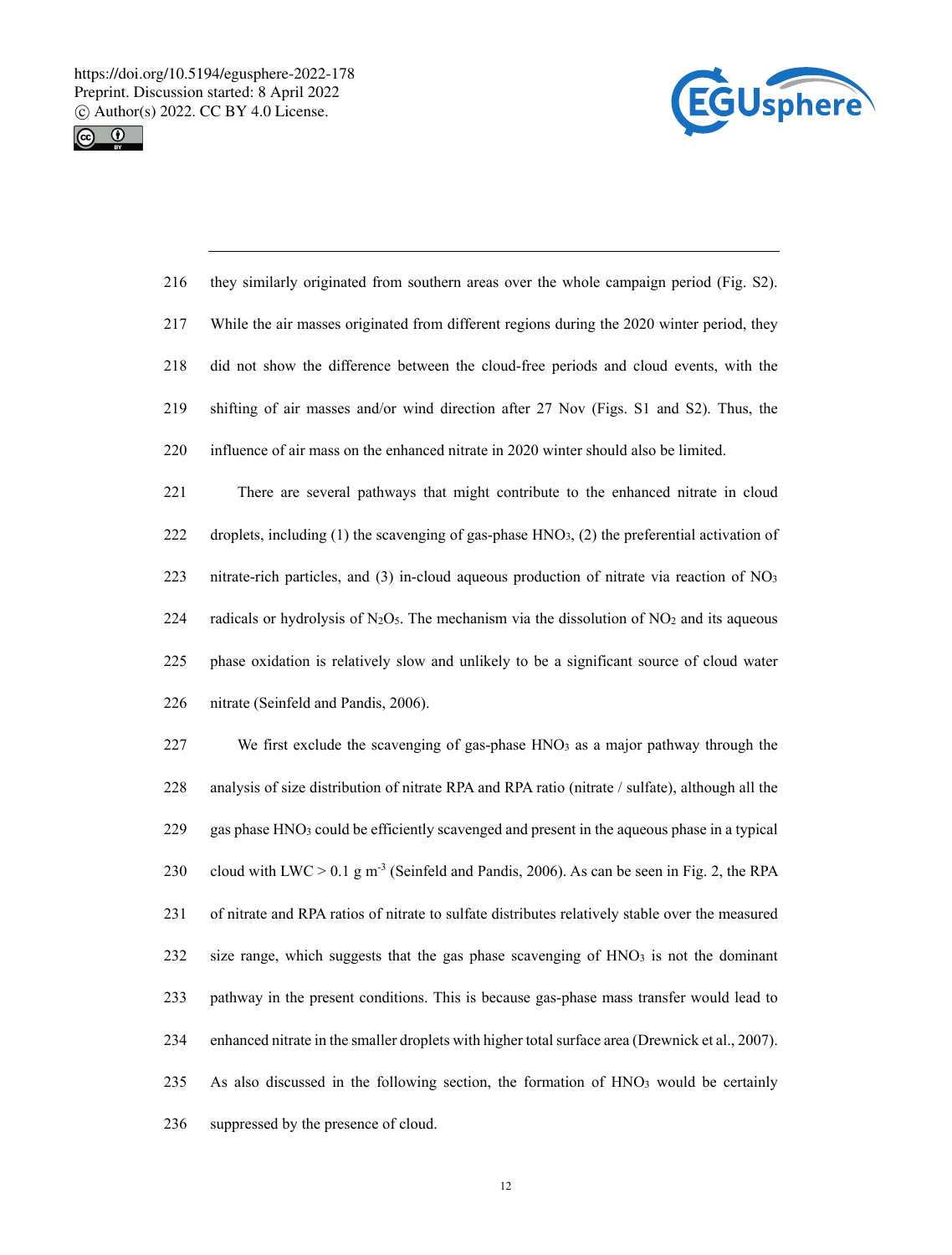



| 237 | We also indicate that the contribution of preferential activation of the nitrate-rich                |
|-----|------------------------------------------------------------------------------------------------------|
| 238 | particles should be limited since such a process would lead to the depletion of nitrate in the       |
| 239 | cloud interstitial particles relative to the cloud-free particles. But this is not the case, as the  |
| 240 | RPA of nitrate and RPA ratios of nitrate to sulfate in the cloud interstitial particles are          |
| 241 | considerably higher than those in the cloud-free particles (Fig. 2). Both the enhanced nitrate       |
| 242 | in the cloud residual and interstitial particles suggest the in-cloud formation of nitrate,          |
| 243 | although the variation of nitrate RPA cannot provide a quantitative view. The enhancement            |
| 244 | of nitrate in the cloud interstitial particles may also indicate that in-cloud condition facilitates |
| 245 | the formation of nitrate even in the inactivated particles. Similar results have also been           |
| 246 | observed in our previous study for oxalate (Zhang et al., 2017). Consistently, the formation         |
| 247 | of nitrate in the cloud interstitial particles also grows their size towards the larger mode,        |
| 248 | compared with the cloud-free particles (Fig. S4).                                                    |

249

## 250 **3.2. In-cloud nitrate formation**

251 A theoretical estimation of nitrate production for 2020 winter is performed based on the 252 well-established kinetic characteristic of reactions between NO<sub>2</sub> and O<sub>3</sub> and uptake of N<sub>2</sub>O<sub>5</sub> 253 onto aerosol/droplet surfaces that formed HNO3 (SI text S1), corresponding to the nighttime 254 chemistry. It is reasonable since the heterogeneous hydrolysis of  $N_2O_5$  within aerosol 255 particles, fog, or cloud droplets has been shown to be much faster than homogeneous 256 hydrolysis under typical tropospheric conditions (Chang et al., 2011; Wang et al., 2017). 257 Through integrating the rate equations, as listed in SI text S1, the solution for aqueous phase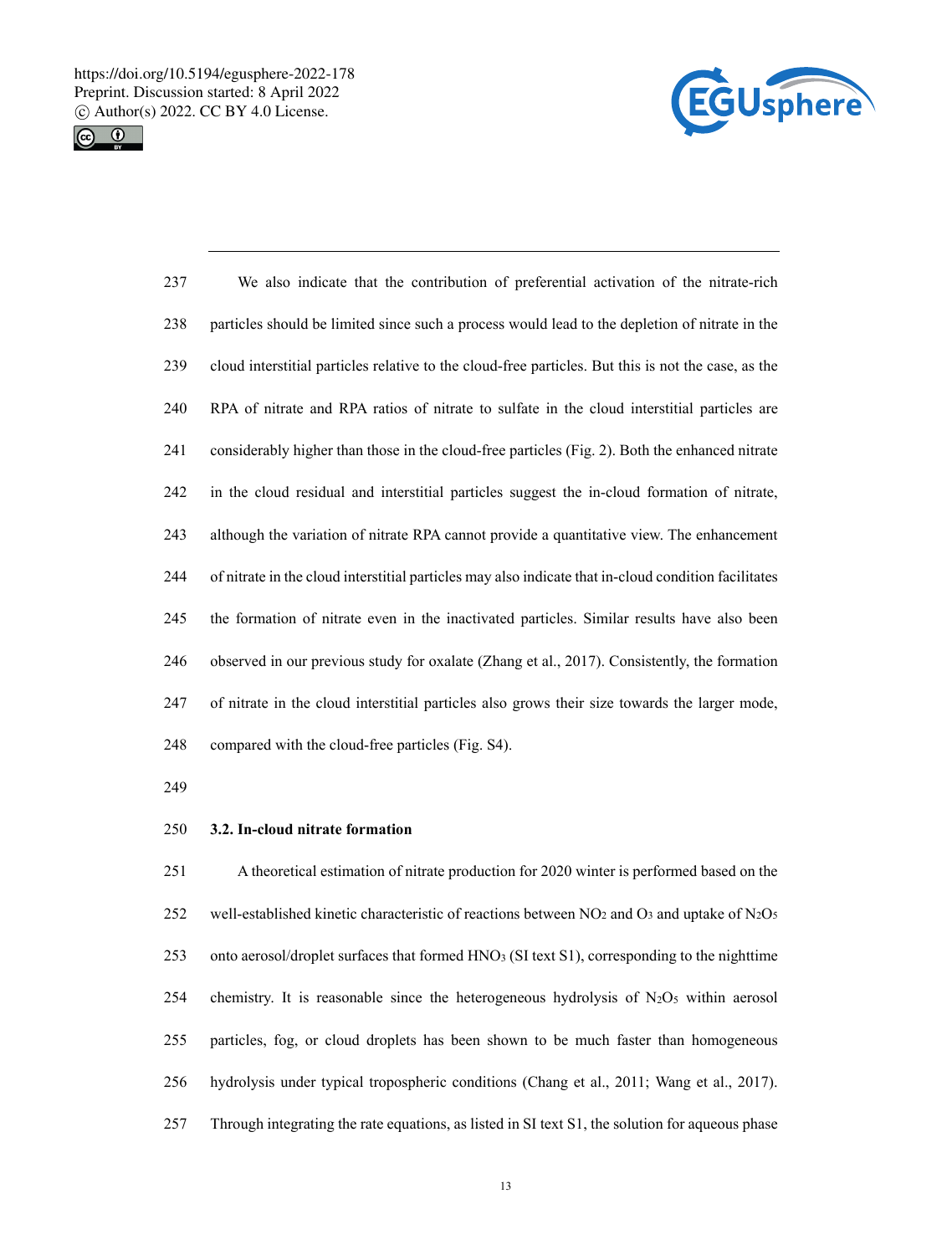



258 production of HNO<sub>3</sub> can be obtained (Seinfeld and Pandis, 2006):

259 [HNO<sub>3</sub>] = 
$$
\frac{[NO_x]}{2} \left\{ 1 + \frac{1}{\tau_{NO_x} - \tau_{N_2O_5}} \left[ \tau_{N_2O_5} \exp\left( -\frac{t}{\tau_{N_2O_5}} \right) - \tau_{NO_x} \exp\left( -\frac{t}{\tau_{NO_x}} \right) \right] \right\}
$$

260 Thus, the conversion of NOx to HNO<sub>3</sub> through the hydrolysis of N<sub>2</sub>O<sub>5</sub> depends on the 261 two lifetimes  $\tau_{NO_x}$  and  $\tau_{N_2O_x}$ , as defined by the reaction kinetics (SI text S1). The key 262 reaction that formed aqueous phase nitrate is related to the effective reaction of  $N_2O_5$  on the 263 surface of wet aerosol or droplets (Holmes et al., 2019), and therefore, depends on the 264 concentration of  $NO<sub>2</sub>$  and  $O<sub>3</sub>$  ([NO<sub>2</sub>][O<sub>3</sub>]), the available aerosol and droplet SA, and 265 temperature. Besides the reaction kinetics, temperature could also have influence on the 266 hydrolysis of N<sub>2</sub>O<sub>5</sub> (Chen et al., 2018; Chang et al., 2011).

267 As shown in Fig. 3, the theoretically calculated in-cloud nitrate production assuming a 268 typical uptake coefficient of N<sub>2</sub>O<sub>5</sub>  $\gamma$  = 0.06 (Seinfeld and Pandis, 2006) could well match the 269 measured nitrate concentrations well (with  $R^2 = 0.38$  and 0.60 at  $p < 0.01$  for daytime and 270 nighttime, respectively), varying in a wide range of  $\sim$ 1 mg L<sup>-1</sup> to  $\sim$ 60 mg L<sup>-1</sup> for 2020 winter. 271 The correlation coefficients are obviously higher than those predicted using only [NOx][O3] 272 (with  $R^2 = 0$  and 0.54 for daytime and nighttime, respectively). This is consistent with 273 previous results that the nighttime production of  $N_2O_5$  and  $HNO_3$  would be proportional to 274 the concentration of NO<sub>2</sub> and O<sub>3</sub> ([NO<sub>2</sub>][O<sub>3</sub>]) when assuming N<sub>2</sub>O<sub>5</sub> and the NO<sub>3</sub> radical are 275 both in steady state considering their short lifetimes (Li et al., 2018; Wang et al., 2017). The 276 result also highlights the significance of SA in the in-cloud  $N_2O_5$  hydrolysis in the build-up 277 of nitrate through in-cloud processing, even during the daytime. A further comparison of  $278$  [NOx][O<sub>3</sub>] and SA for the cloud events and cloud free periods, as shown in Fig. S5, also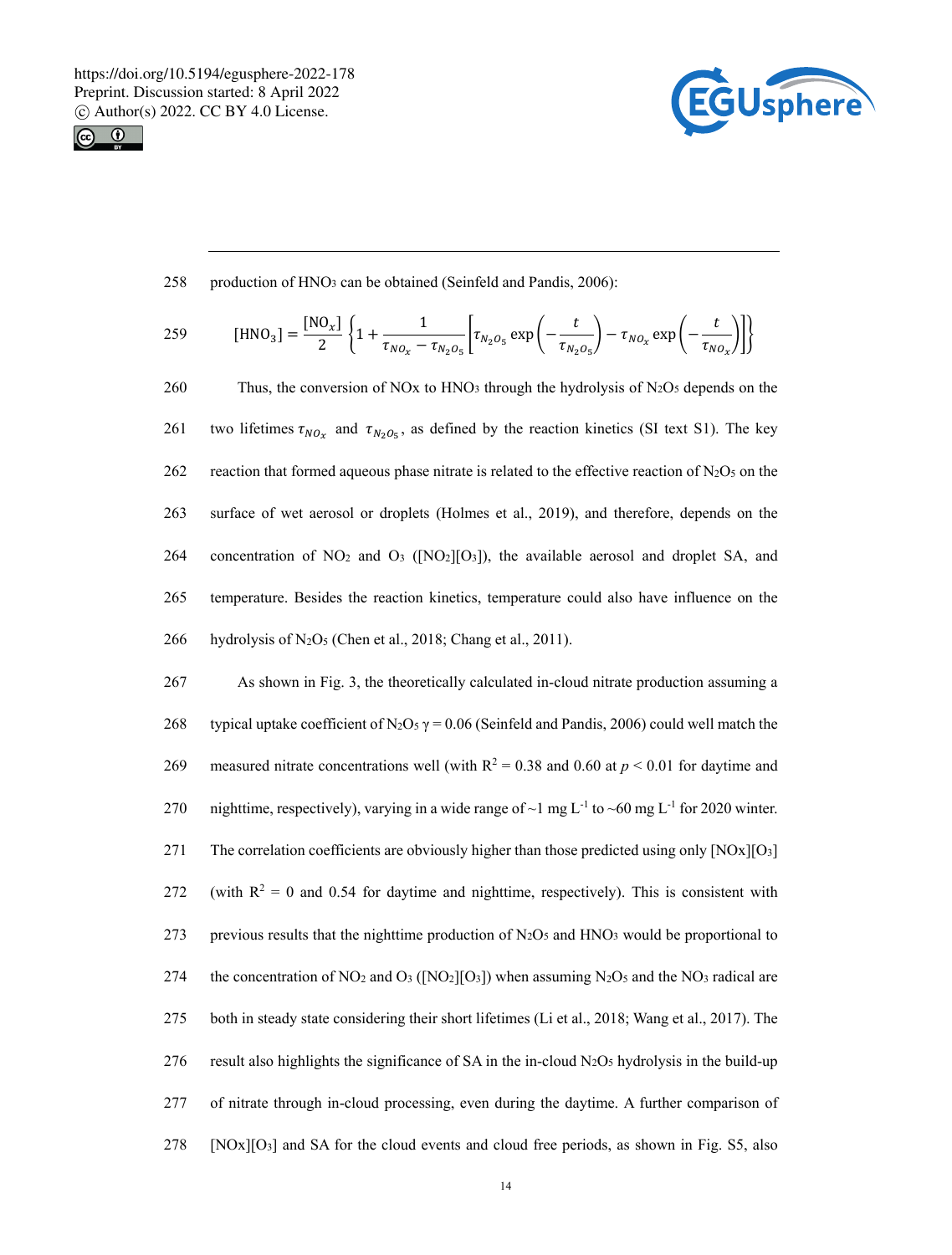



| 279 | supports the above discussion that the higher fraction of nitrate cannot be well explained by                   |
|-----|-----------------------------------------------------------------------------------------------------------------|
| 280 | the variations of $[NOx][O_3]$ , but rather by the enhanced SA due to the presence of droplets                  |
| 281 | (Fig. S5b), which is > 5 times on average that for aerosol particles during cloud-free periods.                 |
| 282 | In the present study, the average LWC of cloud droplets is at a level of $\sim 10^5 \mu g \text{ m}^{-3}$ , 3-4 |
| 283 | magnitude higher than those for urban haze conditions. As previously reported, high aerosol                     |
| 284 | LWC (campaign average at $\sim 50 \mu g \text{ m}^{-3}$ ) induced fast heterogeneous uptake coefficient of      |
| 285 | $N_2O_5$ is prevalent in urban haze (Chang et al., 2011; Wang et al., 2017), and results in                     |
| 286 | enhanced nitrate in highly humid condition (Neuman et al., 2003; Wang et al., 2009; Pathak                      |
| 287 | et al., 2009).                                                                                                  |

288 The theoretical estimate indicates that the hydrolysis of N2O5 may substantially 289 contribute to the in-cloud production of nitrate even during the daytime, consistent with the 290 observation results as discussed in Section 3.1. It is also noted that theoretically predicted 291 nitrate production from the hydrolysis of N<sub>2</sub>O<sub>5</sub> represents  $\sim$  5-10% of the measured nitrate 292 (Fig. 3) based on our assumption. It explains  $\sim$  1-3% increase in the nitrate mass fraction in 293 clouds, whereas the in-cloud processing contributed to  $> 5\%$  increase (Fig. 1). One reason is 294 that the assumed  $\gamma = 0.06$  might not be representative for N<sub>2</sub>O<sub>5</sub> uptake in cloud droplets, 295 since the previously reported  $\gamma$  varies in a wide range, depending on various factors (e.g., 296 droplet compositions, pH, temperature) (Bertram and Thornton, 2009; Holmes et al., 2019; 297 Burkholder et al., 2015). Some higher  $\gamma$  (0.2-0.4) was also observed for deliquescent sodium 298 sulfate particles (Burkholder et al., 2015). Another reason is that the SA estimated by the 299 size distribution data of cloud residues obtained by the GCVI-SMPS only represents part (<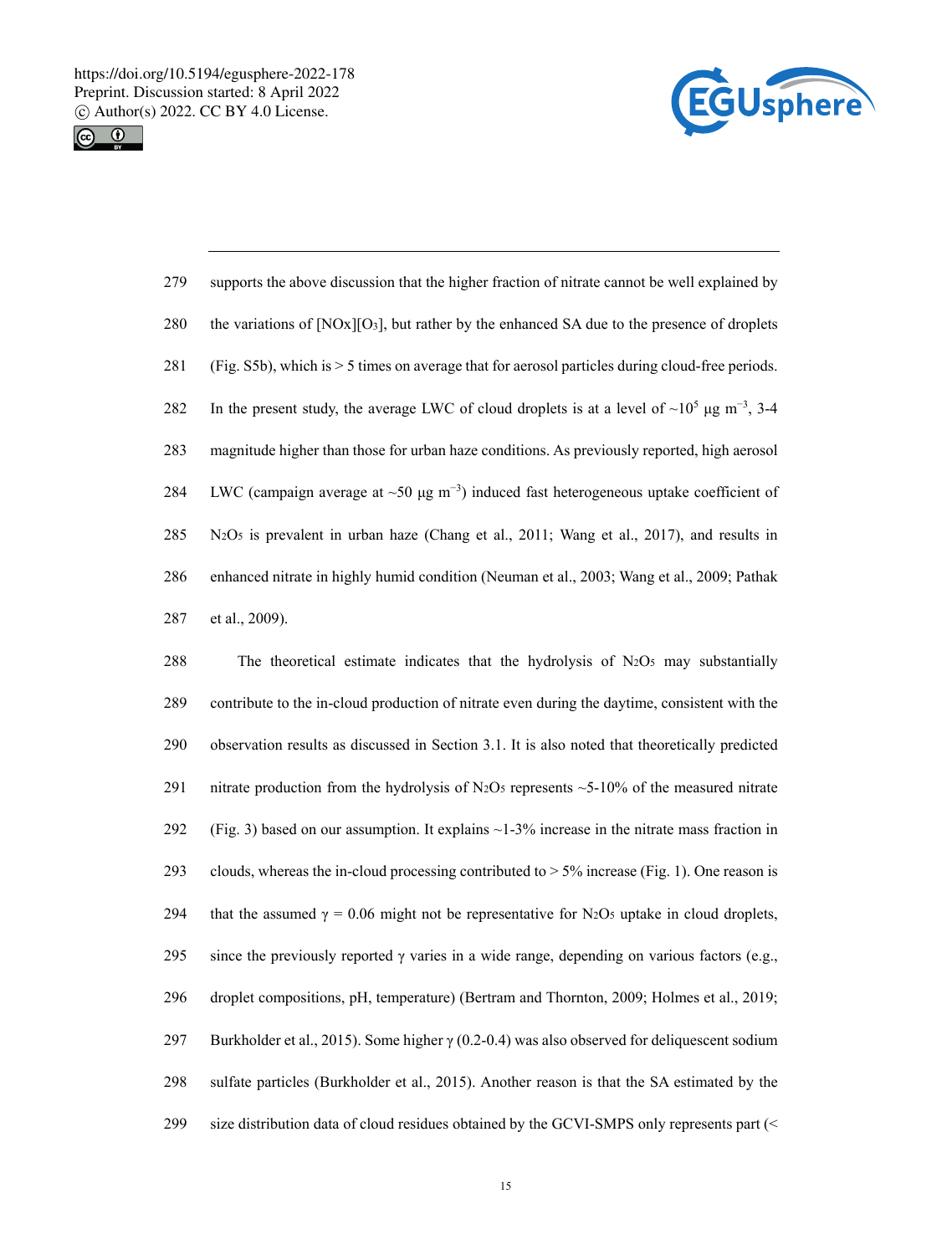



| 300 | 50%) of the cloud droplets, as GCVI was set to collect droplets larger than 7.0 $\mu$ m in the                           |
|-----|--------------------------------------------------------------------------------------------------------------------------|
| 301 | present study.                                                                                                           |
| 302 | Furthermore, a simplified regression and a random forest analysis are also performed                                     |
| 303 | for the high-time resolved RPAs of nitrate obtained by the SPAMS, with [NOx][O3], SA,                                    |
| 304 | and temperature as inputs, separated for the cloud RES and cloud-free particles, as detailed                             |
| 305 | in SI text S2. Note that the concentration of NOx is used here to represent that of NO <sub>2</sub> , since              |
| 306 | most of NO data were not available for the 2018 spring. The effect should be limited since                               |
| 307 | NO could be negligible when the air masses are dominantly attributed to long range transport,                            |
| 308 | which could also be supported by the data (NO, $\sim$ 0.1 µg m <sup>-3</sup> , < 2% of NO <sub>2</sub> concentration) in |
| 309 | 2020 winter. As expected, the nitrate RPA in the cloud residual particles is highly correlated                           |
| 310 | to the predicted ones ( $R^2 = 0.75$ and 0.71 with $p < 0.01$ for the daytime and nighttime,                             |
| 311 | respectively), even during the daytime (Fig. 4). An inclusion of temperature and SA in the                               |
| 312 | model substantially improves the correlation coefficient $\mathbb{R}^2$ , which is originally 0.16 and 0.31              |
| 313 | between the nitrate RPA and [NOx][O <sub>3</sub> ] for the daytime and nighttime, respectively.                          |
| 314 | Similarly, the correlation coefficients ( $R^2 = 0.45$ and 0.66 for daytime and nighttime,                               |
| 315 | respectively) are lower for 2018 spring than 2020 winter, without the availability of SA data.                           |
| 316 | The results are generally consistent with those obtained from random forest analysis, as                                 |
| 317 | shown in Fig. S6. Without the input of SA, [NOx][O <sub>3</sub> ] and temperature only explains 52-61%                   |
| 318 | of the observed nitrate RPA for cloud residual particles in 2018 spring, compared with 72-                               |
| 319 | 80% in 2020 winter. Compared with the cloud residual particles, the predictions for the                                  |
| 320 | nitrate RPA in the cloud-free particles are of lower coefficients. Such difference between the                           |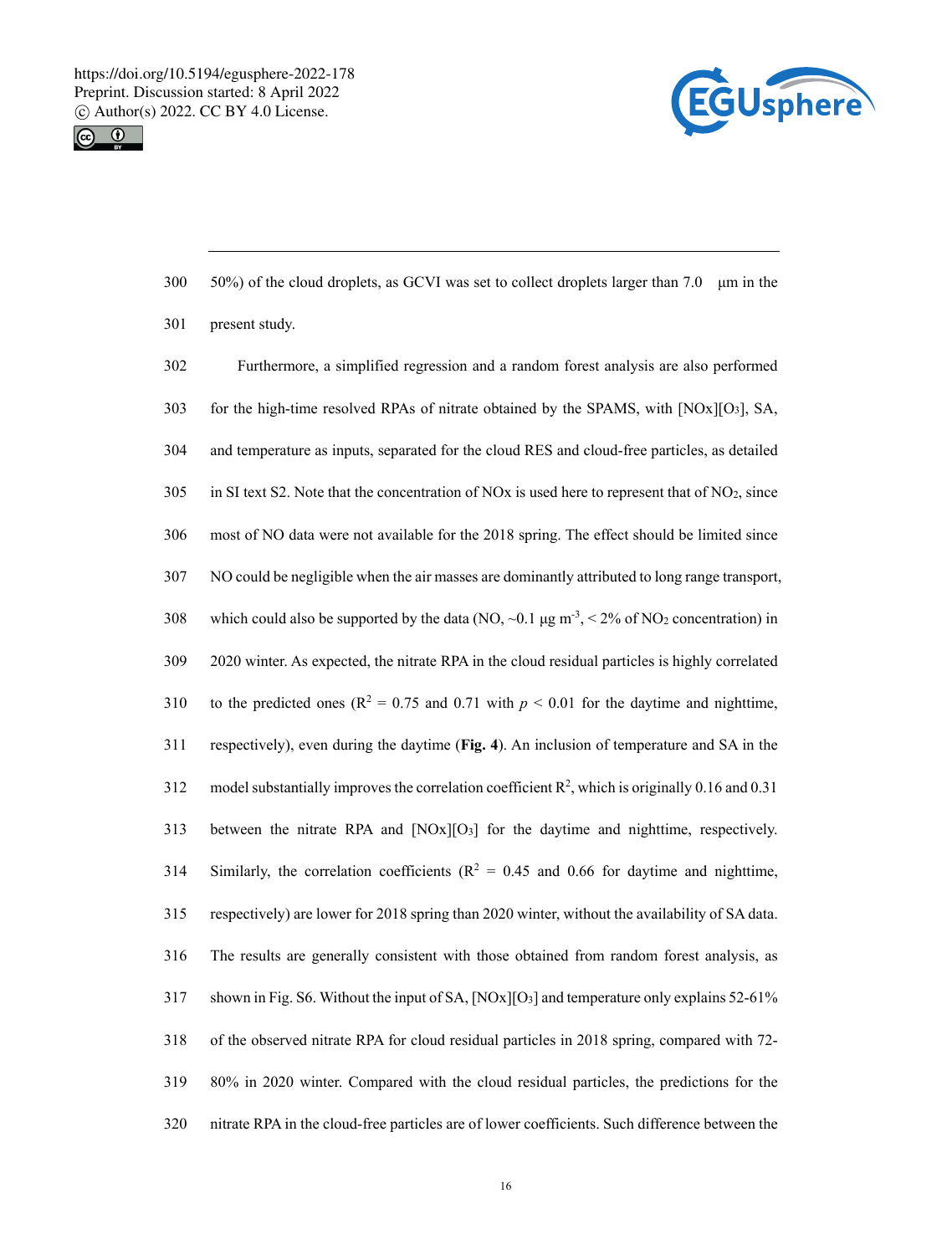



- 321 cloud residual and cloud-free particles also reflects the critical role of SA in the hydrolysis
- $322$  of N<sub>2</sub>O<sub>5</sub> in cloud droplets.
- 323

#### 324 **3.3. Relative importance of N2O5 hydrolysis pathway to nitrate in clouds**

325 The relative contribution of nitrate formation in the cloud droplets and cloud-free 326 particles is also assessed using the CAPRAM model, as shown in Fig. 5. The relative 327 contribution difference between the cloud droplets and cloud-free particles is primarily 328 attributed to the different LWC setting, which is tightly linked to the cloud droplets' SA. Furthermore, the comparison between cloud scenarios with different LWC setting  $(0.05 \text{ g m})$ 330 <sup>3</sup> versus 0.15 g m<sup>-3</sup>) also shows an enhanced contribution of N<sub>2</sub>O<sub>5</sub> hydrolysis to nitrate with 331 increasing LWC.

332 Nitrate is known to form predominantly by the hydrolysis of  $N_2O_5$  (> 80%) for both the 333 cloud droplets and cloud-free particles for the nighttime. However, both Fig. 3 and Fig. 4 334 indicate the potential importance of the heterogeneous  $N_2O_5$  hydrolysis to nitrate formation 335 during the daytime. This is likely attributed to the substantial attenuation of the incident solar 336 radiation by clouds, in which the visibility was as low as  $\leq 0.1$  km over this study. Previous 337 studies have also indicated the effect of clouds in the vertical redistribution of the 338 photochemical activity (Liu et al., 2006; Hall et al., 2018). Most comparatively, Brown et al. 339 (2016) observed a discrepancy between the modelled and observed  $N_2O_5$  during a daytime 340 fog episode in Hong Kong, and attributed to the uptake of  $N_2O_5$  to fog droplets. Their 341 calculation infers that daytime production of soluble nitrate via  $N_2O_5$  can be substantially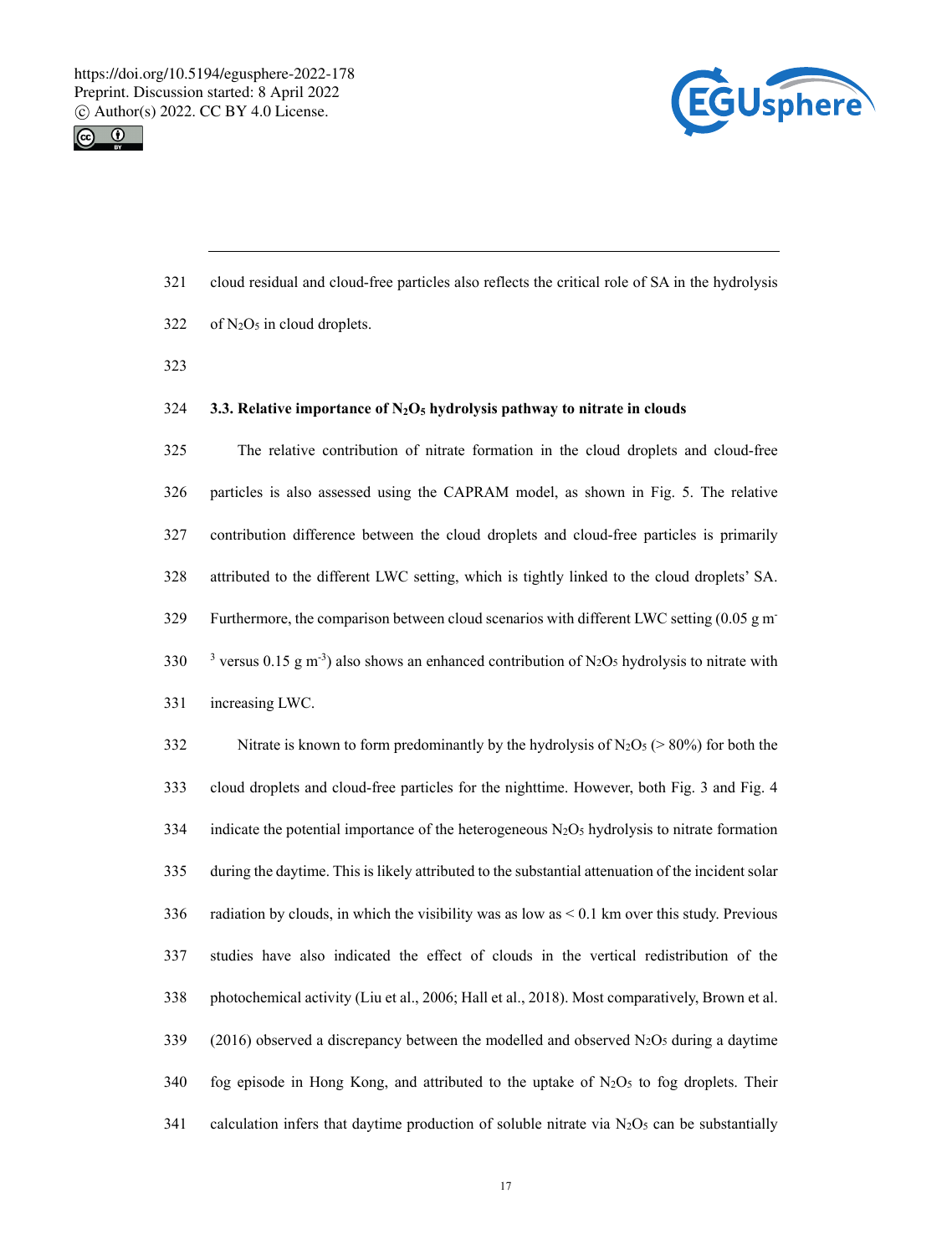



| 342 | faster than photochemical conversion through $OH + NO2$ in the polluted fog episodes (Brown                           |
|-----|-----------------------------------------------------------------------------------------------------------------------|
| 343 | et al., 2016).                                                                                                        |
| 344 | The model results in Fig. 5 with the consideration of photolysis rate are, to some extent,                            |
| 345 | consistent with our observations. The overall contribution of $N_2O5$ hydrolysis pathways                             |
| 346 | increases by $\sim$ 20% (from $\sim$ 50-60% to $\sim$ 70-80%) when the photolysis rate is reduced to 30%              |
| 347 | of the default setting. For daytime only, the contribution of this pathway also increases from                        |
| 348 | nearly 0 to $\sim$ 20% during the noon hours and $\sim$ 40% for the morning hours. A similar model                    |
| 349 | study also indicates that N <sub>2</sub> O <sub>5</sub> hydrolysis contributed to 30% of daytime nitrate formation at |
| 350 | Mt. Tai (Zhu et al., 2020). Attributed to the substantial attenuation of incident solar radiation                     |
| 351 | by clouds and high loading of $PM_{2,5}$ , the daytime $N_2O_5$ hydrolysis has also been observed to                  |
| 352 | be an important formation pathway for nitrate in the haze episodes in Xi'an (China), and the                          |
| 353 | contribution increases from 8.2% to 20.5% of the total nitrate over 14:00-16:00 by model                              |
| 354 | simulation (Wu et al., 2021). Similarly, Liu et al. (2020a) showed that the daytime $N_2O_5$                          |
| 355 | hydrolysis contributed to $\sim$ 10% of nitrate in the north China plain in winter. Note that                         |
| 356 | biogenic volatile organic compounds could also have a potentially important impact on                                 |
| 357 | nitrate formation through affecting the oxidant concentrations (Aksoyoglu et al., 2017;                               |
| 358 | Zhang et al., 2019), yet remains to be quantified. However, the modelling results could still                         |
| 359 | indicate the role of cloud in the hydrolysis of $N_2O_5$ , which contributes to the enhanced nitrate.                 |
| 360 |                                                                                                                       |
|     |                                                                                                                       |

# 361 **4. Conclusions and atmospheric implications**

362 The presented results provide direct evidence that in-cloud aqueous processing, in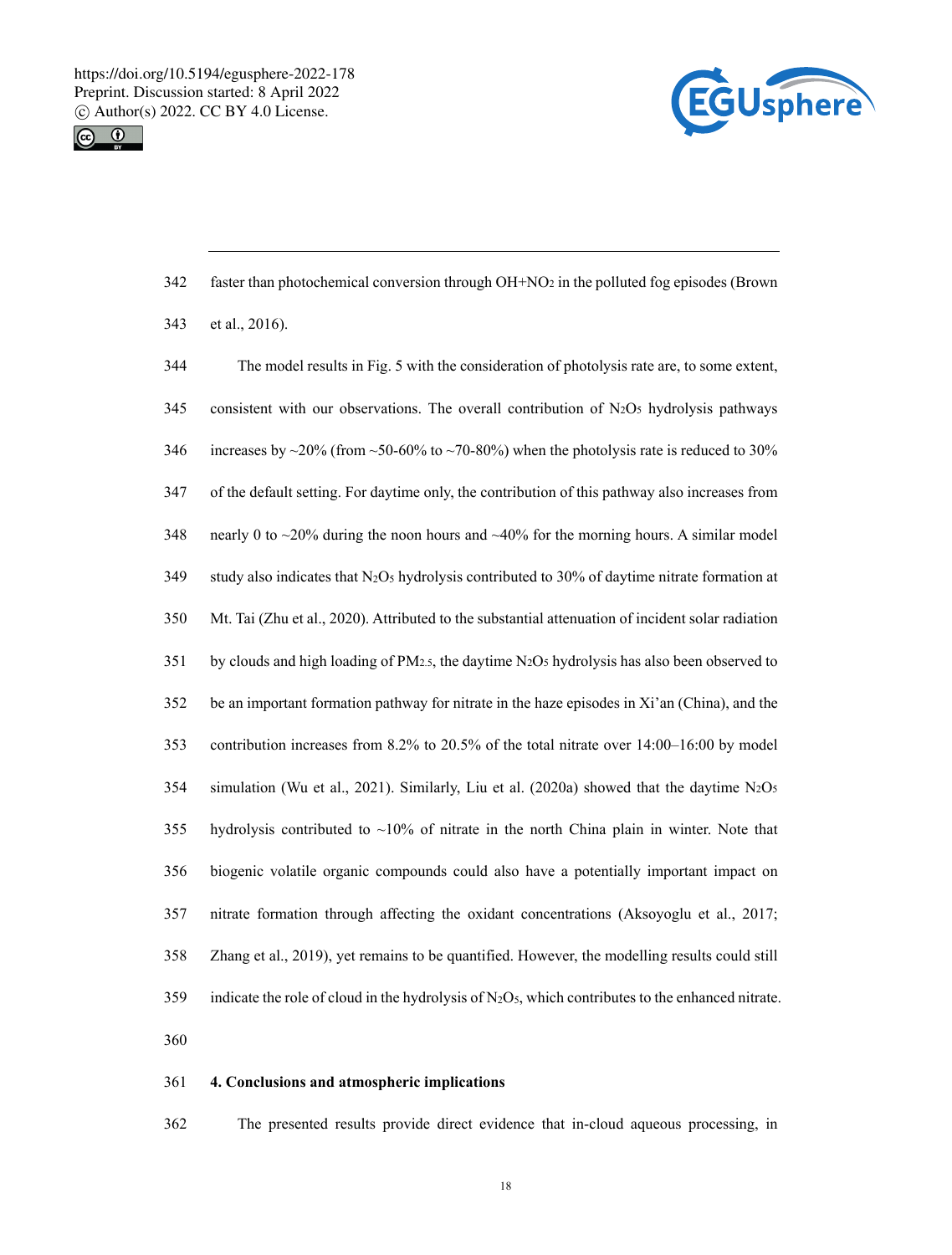



| 363 | particular, the hydrolysis of N <sub>2</sub> O <sub>5</sub> significantly contributes to the enhanced nitrate in cloud              |
|-----|-------------------------------------------------------------------------------------------------------------------------------------|
| 364 | residues. We highlight that the hydrolysis of $N_2O_5$ serves as the critical route for the in-cloud                                |
| 365 | formation of nitrate, even during the daytime. The dependence of in-cloud nitrate formation                                         |
| 366 | on the cloud droplets' SA extends the observation fact that higher RH facilities the formation                                      |
| 367 | of nitrate in wet aerosols (Neuman et al., 2003; Wang et al., 2009; Pathak et al., 2009). Given                                     |
| 368 | that N <sub>2</sub> O <sub>5</sub> hydrolysis acts as a major sink of NO <sub>x</sub> in the atmosphere (Yan et al., 2019), further |
| 369 | model updates may improve our understanding of the relative importance of nitrate-                                                  |
| 370 | production pathways (Chan et al., 2021; Alexander et al., 2020). In addition, significant                                           |
| 371 | hydrolysis of $N_2O_5$ in cloud may also pose substantial effect on the tropospheric ozone                                          |
| 372 | budget (Riemer et al., 2003; Voulgarakis et al., 2009; Strode et al., 2017).                                                        |
| 373 | As sulfate is reduced in the future through emission controls (Li et al., 2020a; Chu et al.,                                        |
| 374 | 2020), higher nitrate fraction is expected in cloud (Herckes et al., 2007; Herckes et al., 2015).                                   |
| 375 | However, the limited dependence of nitrate formation on the $[NOx][O3]$ in the cloud suggest                                        |
| 376 | a possibility that controlling NOx and O <sub>3</sub> might be offset in the cloudy regions. Given the                              |
| 377 | significance of both emission and deposition on the variations of nitrate (Zhai et al., 2021)                                       |
| 378 | and the contribution of the transported NOx and O <sub>3</sub> to the notable effect and complex process                            |
| 379 | of cross-regional nitrate formation (Qu et al., 2021), knowledge of the in-cloud formation of                                       |
| 380 | nitrate would also benefit PM2.5 pollution control target over a larger scale.                                                      |
| 381 | Furthermore, our results indicate that in-cloud formed nitrate remains in particulate                                               |
| 382 | phase after cloud evaporation (Fig. S7), changing the mixing state of individual particles.                                         |

383 Enhanced aerosol nitrate is expected to have higher hygroscopicity after cloud evaporation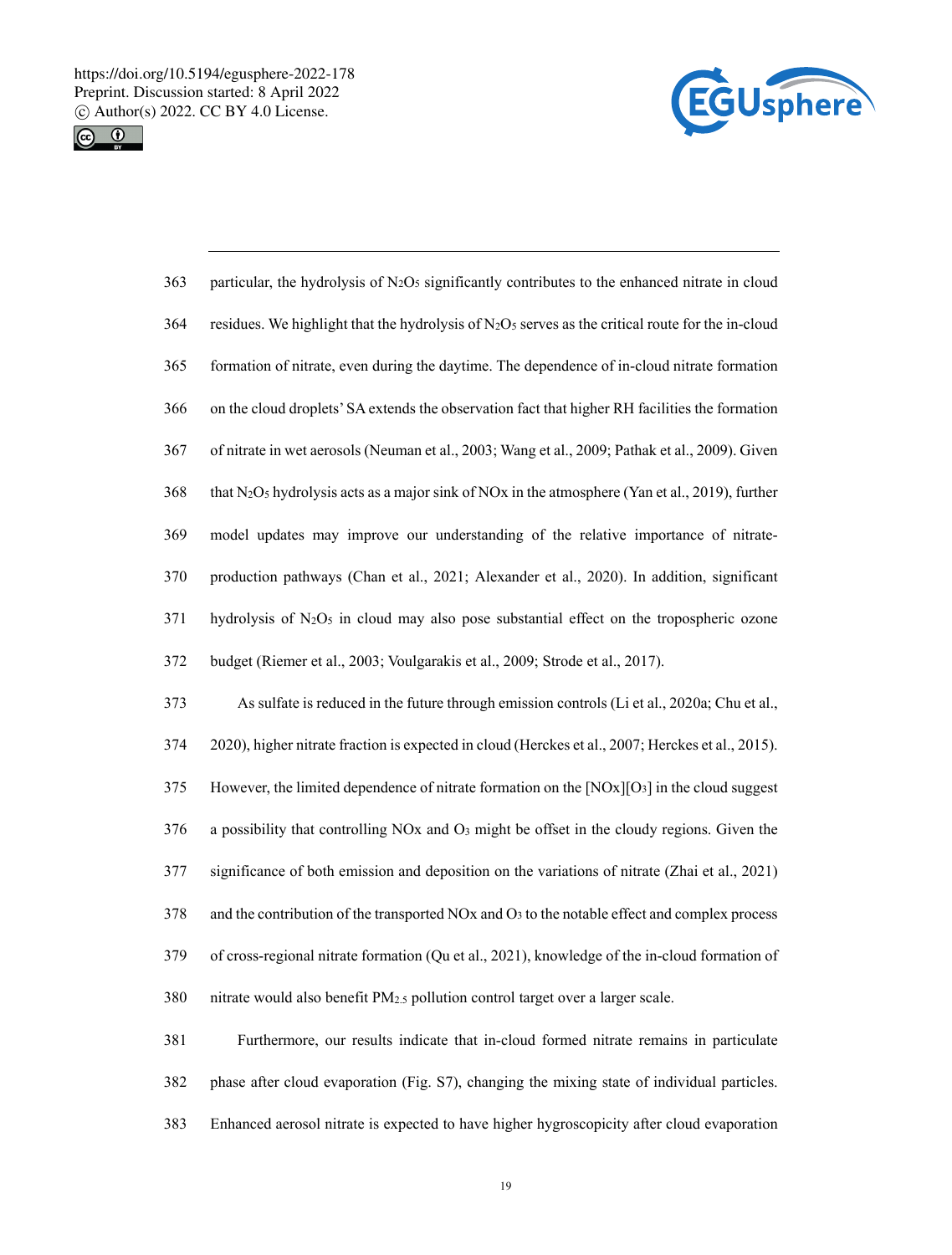https://doi.org/10.5194/egusphere-2022-178 Preprint. Discussion started: 8 April 2022  $\circledcirc$  Author(s) 2022. CC BY 4.0 License.<br>  $\circledcirc$   $\bullet$ 





| 384 | (Sun et al., 2018; Hodas et al., 2014), and therefore, an increase of the particles' ability to act    |
|-----|--------------------------------------------------------------------------------------------------------|
| 385 | as cloud condensation nuclei after their cloud passage (Roth et al., 2016). This is different          |
| 386 | from that observed in California coast that the nitrate-to-sulfate mass ratio decreases rapidly        |
| 387 | with cloud height, due to the volatilization during drop evaporation pushes NO <sub>3</sub> to the gas |
| 388 | phase (Prabhakar et al., 2014). In addition, vertical turbulent mixing of the residual aerosols        |
| 389 | from evaporating cloud droplets may contribute to the nitrate aerosol loading during the               |
| 390 | daytime at the ground level (Tao et al., 2018).                                                        |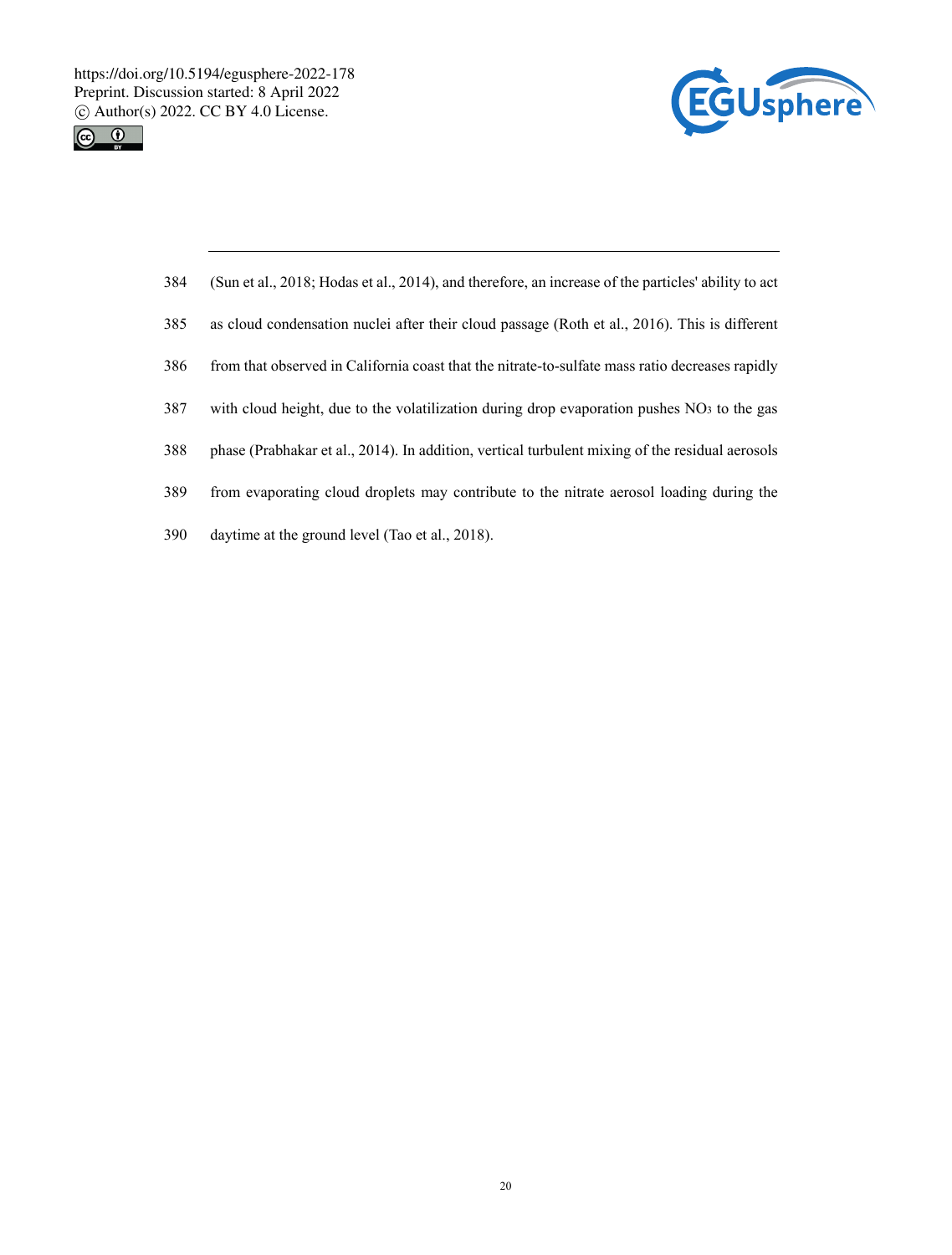



### 391 **Competing interests**

392 The authors declare that they have no conflict of interest.

#### 393 **Data availability**

394 All the data can be obtained by contacting the corresponding author.

#### 395 **Author contribution**

- 396 GHZ and XHB designed the research (with input from LL, MT, and XW), analyzed the
- 397 data (with input from XDH and WS), and wrote the paper. YXY, ZYG, and YZF performed the
- 398 field measurements and analyzed the collected samples. DHC, HCW, SZZ, and ZBS provided
- 399 constructive comments. All authors contributed to the refinement of the manuscript.

#### 400 **Acknowledgement**

- 401 Thanks to Prof. Likun Xue (Shandong University) and Dr. Liang Wen (Leibniz Institute for
- 402 Tropospheric Research) for their support of the box modeling of nitrate formation in cloud.

#### 403 **Financial support**

- 404 This work was funded by the Natural Science Foundation of Guangdong Province
- 405 (2019B151502022), National Natural Science Foundation of China (42077322, 41775124, and
- 406 41877307), Youth Innovation Promotion Association CAS (2021354), and Guangdong
- 407 Foundation for Program of Science and Technology Research (2020B1212060053).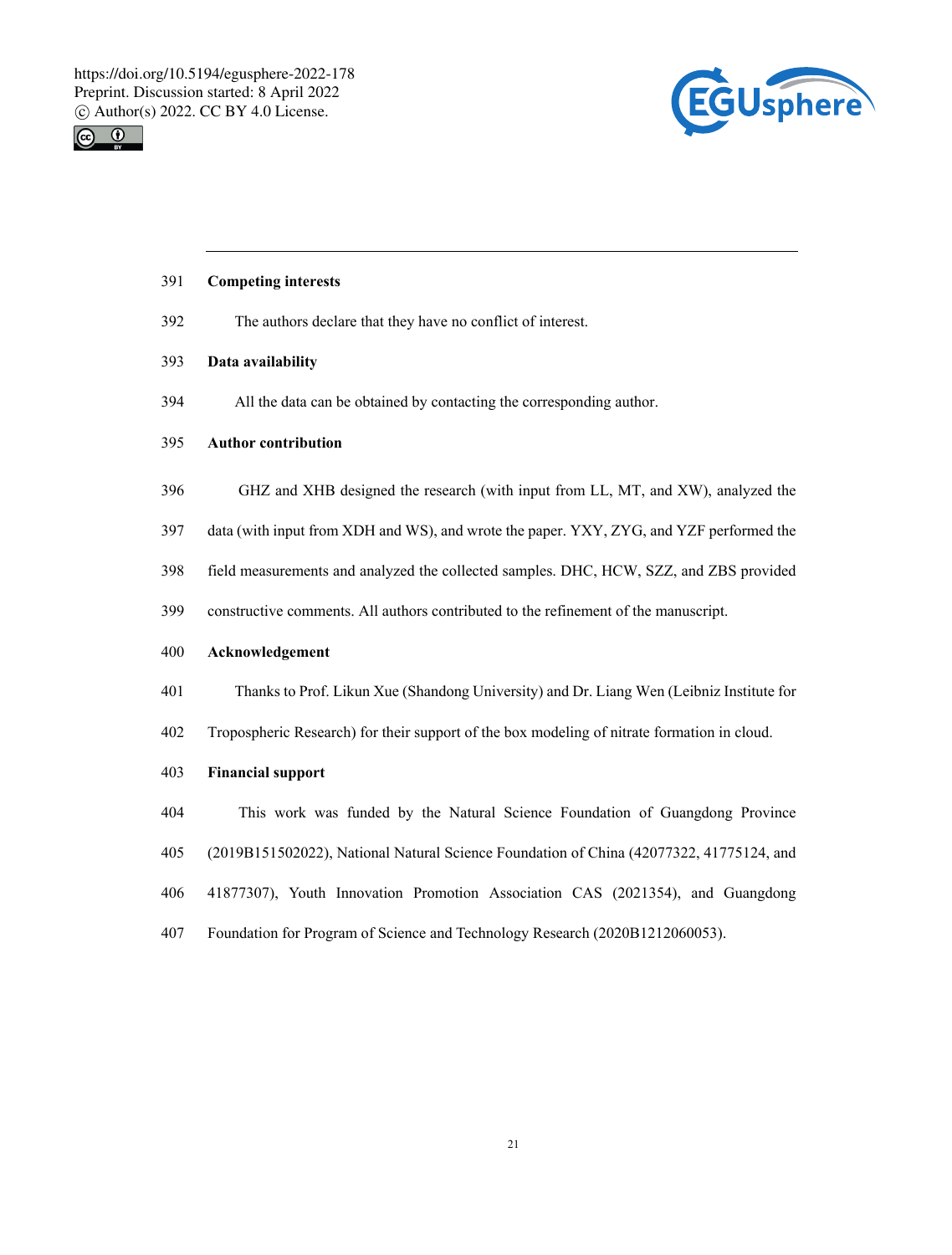



#### 408 **References**

- 409 Aksoyoglu, S., Ciarelli, G., El-Haddad, I., Baltensperger, U., and Prevot, A. S. H.: Secondary
- 410 inorganic aerosols in Europe: sources and the significant influence of biogenic VOC emissions,
- 411 especially on ammonium nitrate, Atmos. Chem. Phys., 17, 7757-7773, doi:10.5194/acp-17-
- 412 7757-2017, 2017.
- 413 Alexander, B., Hastings, M. G., Allman, D. J., Dachs, J., Thornton, J. A., and Kunasek, S. A.:
- 414 Quantifying atmospheric nitrate formation pathways based on a global model of the oxygen
- 415 isotopic composition  $(\Delta^{17}O)$  of atmospheric nitrate, Atmos. Chem. Phys., 9, 5043-5056,
- 416 doi:10.5194/acp-9-5043-2009, 2009.
- 417 Alexander, B., Sherwen, T., Holmes, C. D., Fisher, J. A., Chen, Q., Evans, M. J., and Kasibhatla,
- 418 P.: Global inorganic nitrate production mechanisms: comparison of a global model with nitrate
- 419 isotope observations, Atmos. Chem. Phys., 20, 3859-3877, doi:10.5194/acp-20-3859-2020,
- 420 2020.
- 421 Bauer, S. E., Koch, D., Unger, N., Metzger, S. M., Shindell, D. T., and Streets, D. G.: Nitrate
- 422 aerosols today and in 2030: a global simulation including aerosols and tropospheric ozone,
- 423 Atmos. Chem. Phys., 7, 5043-5059, doi:10.5194/acp-7-5043-2007, 2007.
- 424 Bertram, T. H., and Thornton, J. A.: Toward a general parameterization of N2O5 reactivity on
- 425 aqueous particles: the competing effects of particle liquid water, nitrate and chloride, Atmos.
- 426 Chem. Phys., 9, 8351-8363, doi:10.5194/acp-9-8351-2009, 2009.
- 427 Bi, X. H., Lin, Q. H., Peng, L., Zhang, G. H., Wang, X. M., Brechtel, F. J., Chen, D. H., Li, M.,
- 428 Peng, P. A., Sheng, G. Y., and Zhou, Z.: In situ detection of the chemistry of individual fog
- 429 droplet residues in the Pearl River Delta region, China, J. Geophys. Res.-Atmos., 121, 9105-
- 430 9116, doi:10.1002/2016JD024886, 2016.
- 431 Boone, E. J., Laskin, A., Laskin, J., Wirth, C., Shepson, P. B., Stirm, B. H., and Pratt, K. A.:
- 432 Aqueous Processing of Atmospheric Organic Particles in Cloud Water Collected via Aircraft
- 433 Sampling, Environ. Sci. Technol., 49, 8523-8530, doi:10.1021/acs.est.5b01639, 2015.
- 434 Brown, S. S., Dube, W. P., Tham, Y. J., Zha, Q. Z., Xue, L. K., Poon, S., Wang, Z., Blake, D. R.,
- 435 Tsui, W., Parrish, D. D., and Wang, T.: Nighttime chemistry at a high altitude site above Hong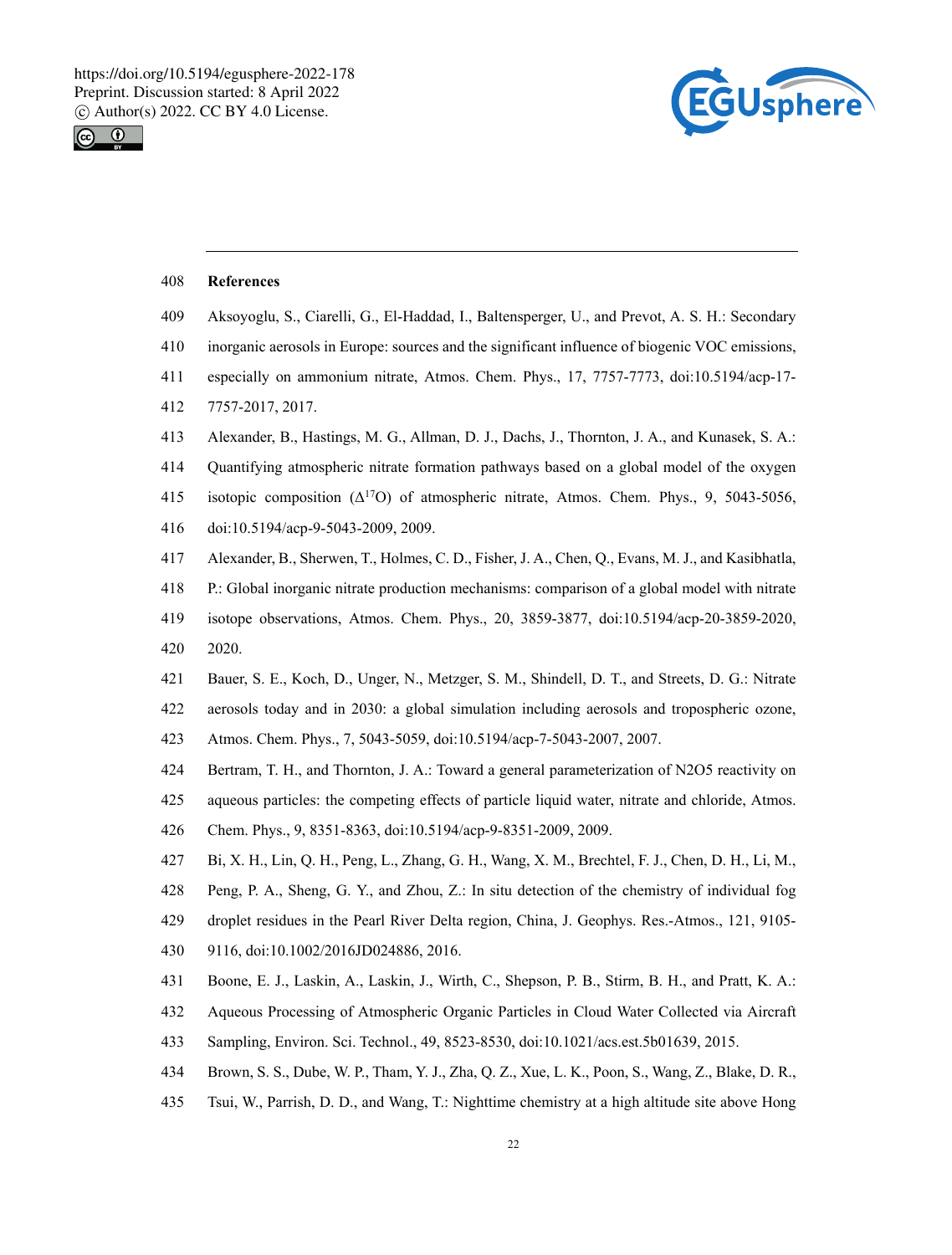



- 436 Kong, J. Geophys. Res.-Atmos., 121, 2457-2475, doi:10.1002/2015JD024566, 2016.
- 437 Burkholder, J. B., Sander, S. P., Abbatt, J., Barker, J. R., Huie, R. E., Kolb, C. E., Kurylo, M. J.,
- 438 Orkin, V. L., Wilmouth, D. M., and Wine, P. H.: Chemical kinetics and photochemical data for
- 439 use in atmospheric studies C, edited by: Evaluation No. 18, J. P.-. National Aeronautics and
- 440 Space Administration, http://jpldataeval.jpl.nasa.gov (last access: 10 May 2022), 2015.
- 441 Chan, Y.-C., Evans, M. J., He, P., Holmes, C. D., Jaegle, L., Kasibhatla, P., Liu, X.-Y., Sherwen,
- 442 T., Thornton, J. A., Wang, X., Xie, Z., Zhai, S., and Alexander, B.: Heterogeneous Nitrate
- 443 Production Mechanisms in Intense Haze Events in the North China Plain, J. Geophys. Res.-
- 444 Atmos., 126, doi:10.1029/2021jd034688, 2021.
- 445 Chang, W. L., Bhave, P. V., Brown, S. S., Riemer, N., Stutz, J., and Dabdub, D.: Heterogeneous
- 446 Atmospheric Chemistry, Ambient Measurements, and Model Calculations of N2O5: A Review,
- 447 Aerosol Sci. Tech., 45, 665-695, doi:10.1080/02786826.2010.551672, 2011.
- 448 Chen, X., Wang, H., Lu, K., Li, C., Zhai, T., Tan, Z., Ma, X., Yang, X., Liu, Y., Chen, S., Dong,
- 449 H., Li, X., Wu, Z., Hu, M., Zeng, L., and Zhang, Y.: Field Determination of Nitrate Formation
- 450 Pathway in Winter Beijing, Environ. Sci. Technol., 54, 9243-9253, doi:10.1021/acs.est.0c00972,
- 451 2020.
- 452 Chen, Y., Wolke, R., Ran, L., Birmili, W., Spindler, G., Schroder, W., Su, H., Cheng, Y. F., Tegen,
- 453 I., and Wiedensohler, A.: A parameterization of the heterogeneous hydrolysis of N<sub>2</sub>O<sub>5</sub> for mass-
- 454 based aerosol models: improvement of particulate nitrate prediction, Atmos. Chem. Phys., 18,
- 455 673-689, doi:10.5194/acp-18-673-2018, 2018.
- 456 Chu, B., Ma, Q., Liu, J., Ma, J., Zhang, P., Chen, T., Feng, Q., Wang, C., Yang, N., Ma, H., Ma,
- 457 J., Russell, A. G., and He, H.: Air Pollutant Correlations in China: Secondary Air Pollutant
- 458 Responses to NOx and SO2 Control, Environ. Sci. Tech. Let., 7, 695-700, 459 doi:10.1021/acs.estlett.0c00403, 2020.
- 460 Draxler, R. R., and Rolph, G. D.: HYSPLIT (HYbrid Single-Particle Lagrangian Integrated
- 461 Trajectory) Model access via NOAA ARL READY Website 462 (http://ready.arl.noaa.gov/HYSPLIT.php), NOAA Air Resources Laboratory, MD, Silver Spring, 463 2012.
- 464 Drewnick, F., Schneider, J., Hings, S. S., Hock, N., Noone, K., Targino, A., Weimer, S., and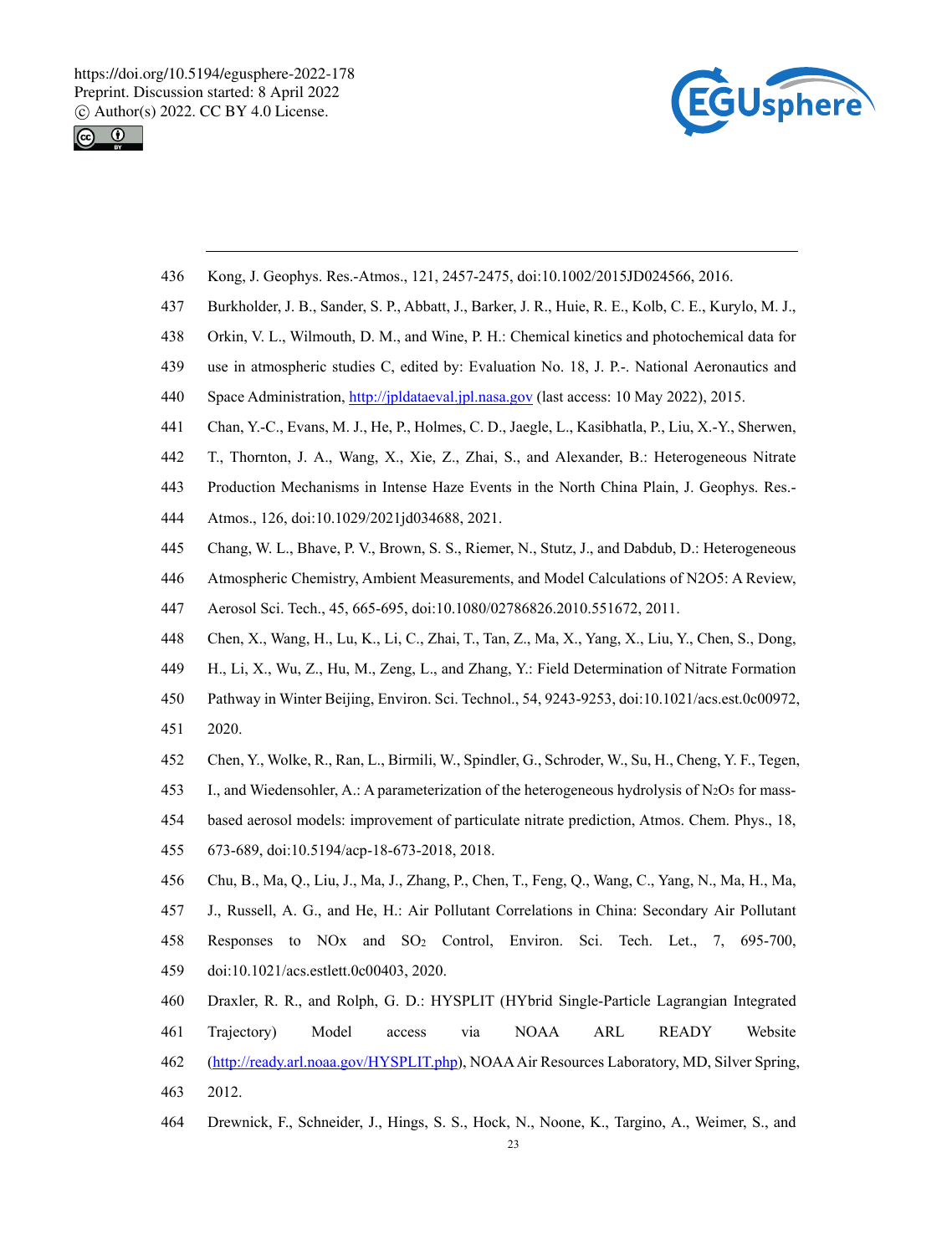



- 465 Borrmann, S.: Measurement of ambient, interstitial, and residual aerosol particles on a
- 466 mountaintop site in central Sweden using an aerosol mass spectrometer and a CVI, J. Atmos.
- 467 Chem., 56, 1-20, doi:10.1007/s10874-006-9036-8, 2007.
- 468 Ervens, B., George, C., Williams, J. E., Buxton, G. V., Salmon, G. A., Bydder, M., Wilkinson,
- 469 F., Dentener, F., Mirabel, P., Wolke, R., and Herrmann, H.: CAPRAM 2.4 (MODAC
- 470 mechanism): An extended and condensed tropospheric aqueous phase mechanism and its
- 471 application, J. Geophys. Res.-Atmos., 108, doi:10.1029/2002jd002202, 2003.
- 472 Ervens, B.: Modeling the Processing of Aerosol and Trace Gases in Clouds and Fogs, Chem.
- 473 Rev., 115, 4157-4198, doi:10.1021/cr5005887, 2015.
- 474 Fahey, K. M., Pandis, S. N., Collett, J. L., and Herckes, P.: The influence of size-dependent
- 475 droplet composition on pollutant processing by fogs, Atmos. Environ., 39, 4561-4574,
- 476 doi:10.1016/j.atmosenv.2005.04.006, 2005.
- 477 Fan, M. Y., Zhang, Y. L., Lin, Y. C., Hong, Y., Zhao, Z. Y., Xie, F., Du, W., Cao, F., Sun, Y., and
- 478 Fu, P.: Important Role of NO3 Radical to Nitrate Formation Aloft in Urban Beijing: Insights
- 479 from Triple Oxygen Isotopes Measured at the Tower, Environ. Sci. Technol., 480 doi:10.1021/acs.est.1c02843, 2021.
- 481 Fu, X., Wang, T., Gao, J., Wang, P., Liu, Y., Wang, S., Zhao, B., and Xue, L.: Persistent Heavy
- 482 Winter Nitrate Pollution Driven by Increased Photochemical Oxidants in Northern China,
- 483 Environ. Sci. Technol., 54, 3881-3889, doi:10.1021/acs.est.9b07248, 2020.
- 484 Guo, S., Hu, M., Zamora, M. L., Peng, J., Shang, D., Zheng, J., Du, Z., Wu, Z., Shao, M., Zeng,
- 485 L., Molina, M. J., and Zhang, R.: Elucidating severe urban haze formation in China, Proc. Natl.
- 486 Acad. Sci. USA, 111, 17373, doi:10.1073/pnas.1419604111, 2014.
- 487 Hall, S. R., Ullmann, K., Prather, M. J., Flynn, C. M., Murray, L. T., Fiore, A. M., Correa, G.,
- 488 Strode, S. A., Steenrod, S. D., Lamarque, J.-F., Guth, J., Josse, B., Flemming, J., Huijnen, V.,
- 489 Abraham, N. L., and Archibald, A. T.: Cloud impacts on photochemistry: building a climatology
- 490 of photolysis rates from the Atmospheric Tomography mission, Atmos. Chem. Phys., 18, 16809-
- 491 16828, doi:10.5194/acp-18-16809-2018, 2018.
- 492 Hao, L., Romakkaniemi, S., Kortelainen, A., Jaatinen, A., Portin, H., Miettinen, P., Komppula,
- 493 M., Leskinen, A., Virtanen, A., Smith, J. N., Sueper, D., Worsnop, D. R., Lehtinen, K. E. J., and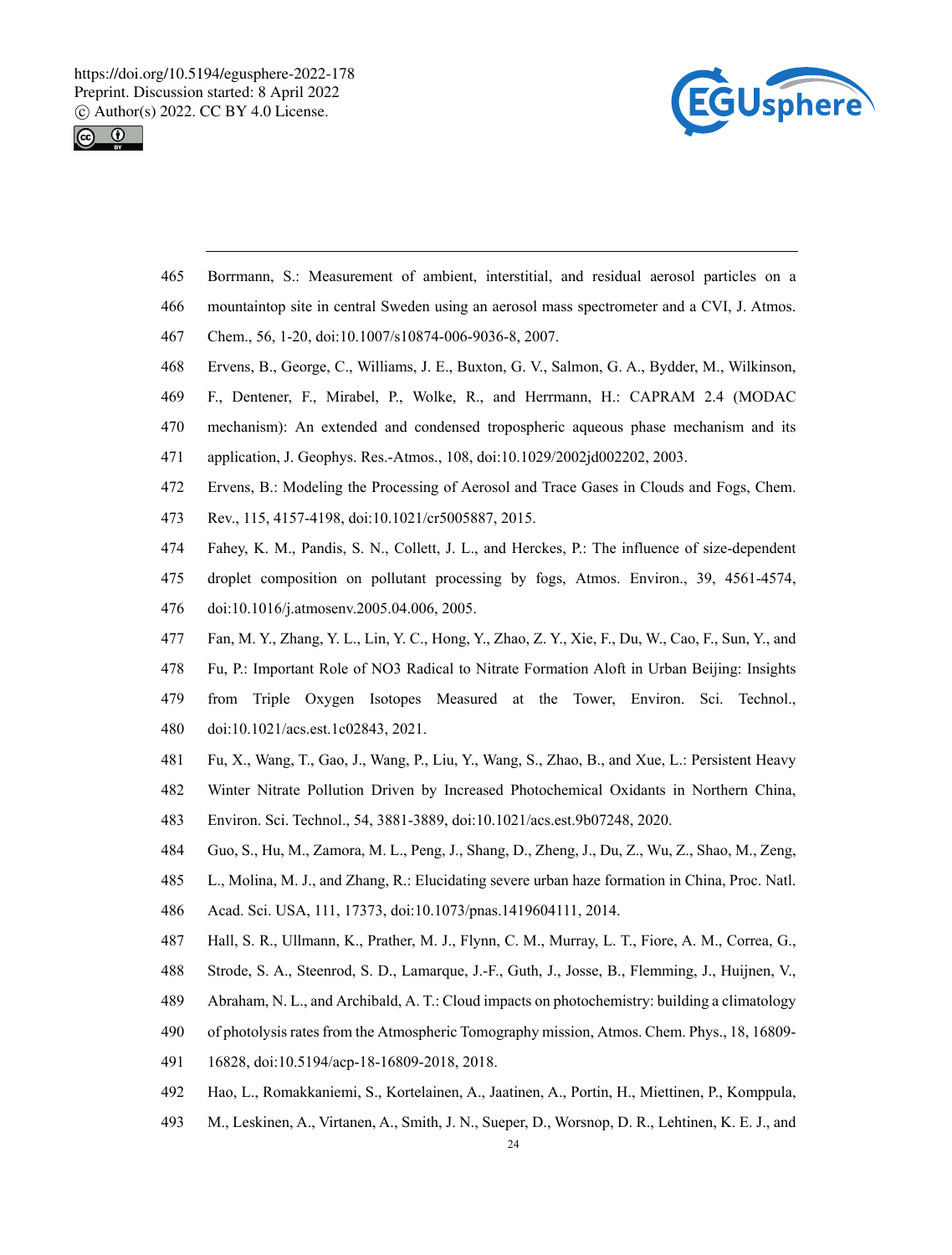



- 494 Laaksonen, A.: Aerosol Chemical Composition in Cloud Events by High Resolution Time-of-
- 495 Flight Aerosol Mass Spectrometry, Environ. Sci. Technol., 47, 2645-2653,
- 496 doi:10.1021/es302889w, 2013.
- 497 Hauglustaine, D. A., Balkanski, Y., and Schulz, M.: A global model simulation of present and
- 498 future nitrate aerosols and their direct radiative forcing of climate, Atmos. Chem. Phys., 14,
- 499 11031-11063, doi:10.5194/acp-14-11031-2014, 2014.
- 500 Hayden, K. L., Macdonald, A. M., Gong, W., Toom-Sauntry, D., Anlauf, K. G., Leithead, A., Li,
- 501 S. M., Leaitch, W. R., and Noone, K.: Cloud processing of nitrate, J. Geophys. Res.-Atmos.,
- 502 113, 1-18, doi:10.1029/2007jd009732, 2008.
- 503 Healy, R. M., Sciare, J., Poulain, L., Crippa, M., Wiedensohler, A., Prevot, A. S. H.,
- 504 Baltensperger, U., Sarda-Esteve, R., McGuire, M. L., Jeong, C. H., McGillicuddy, E., O'Connor,
- 505 I. P., Sodeau, J. R., Evans, G. J., and Wenger, J. C.: Quantitative determination of carbonaceous
- 506 particle mixing state in Paris using single-particle mass spectrometer and aerosol mass
- 507 spectrometer measurements, Atmos. Chem. Phys., 13, 9479-9496, doi:10.5194/acp-13-9479-
- 508 2013, 2013.
- 509 Herckes, P., Chang, H., Lee, T., and Collett, J. L.: Air pollution processing by radiation fogs,
- 510 Water Air Soil Pollut., 181, 65-75, doi:10.1007/s11270-006-9276-x, 2007.
- 511 Herckes, P., Marcotte, A. R., Wang, Y., and Collett, J. L.: Fog composition in the Central Valley
- 512 of California over three decades, Atmos. Res., 151, 20-30, doi:10.1016/j.atmosres.2014.01.025, 513 2015.
- 514 Hodas, N., Sullivan, A. P., Skog, K., Keutsch, F. N., Collett, J. L., Jr., Decesari, S., Facchini, M. 515 C., Carlton, A. G., Laaksonen, A., and Turpin, B. J.: Aerosol liquid water driven by 516 anthropogenic nitrate: implications for lifetimes of water-soluble organic gases and potential for 517 secondary organic aerosol formation, Environ. Sci. Technol., 48, 11127-11136, 518 doi:10.1021/es5025096, 2014.
- 519 Holmes, C. D., Bertram, T. H., Confer, K. L., Grahams, K. A., Ronan, A. C., Wirks, C. K., and 520 Shah, V.: The Role of Clouds in the Tropospheeric NOx Cycle: A New Modeling Approach for 521 Cloud Chemistry and Its Global Implications, Geophys. Res. Lett., 46, 4980-4990, 522 doi:10.1029/2019gl081990, 2019.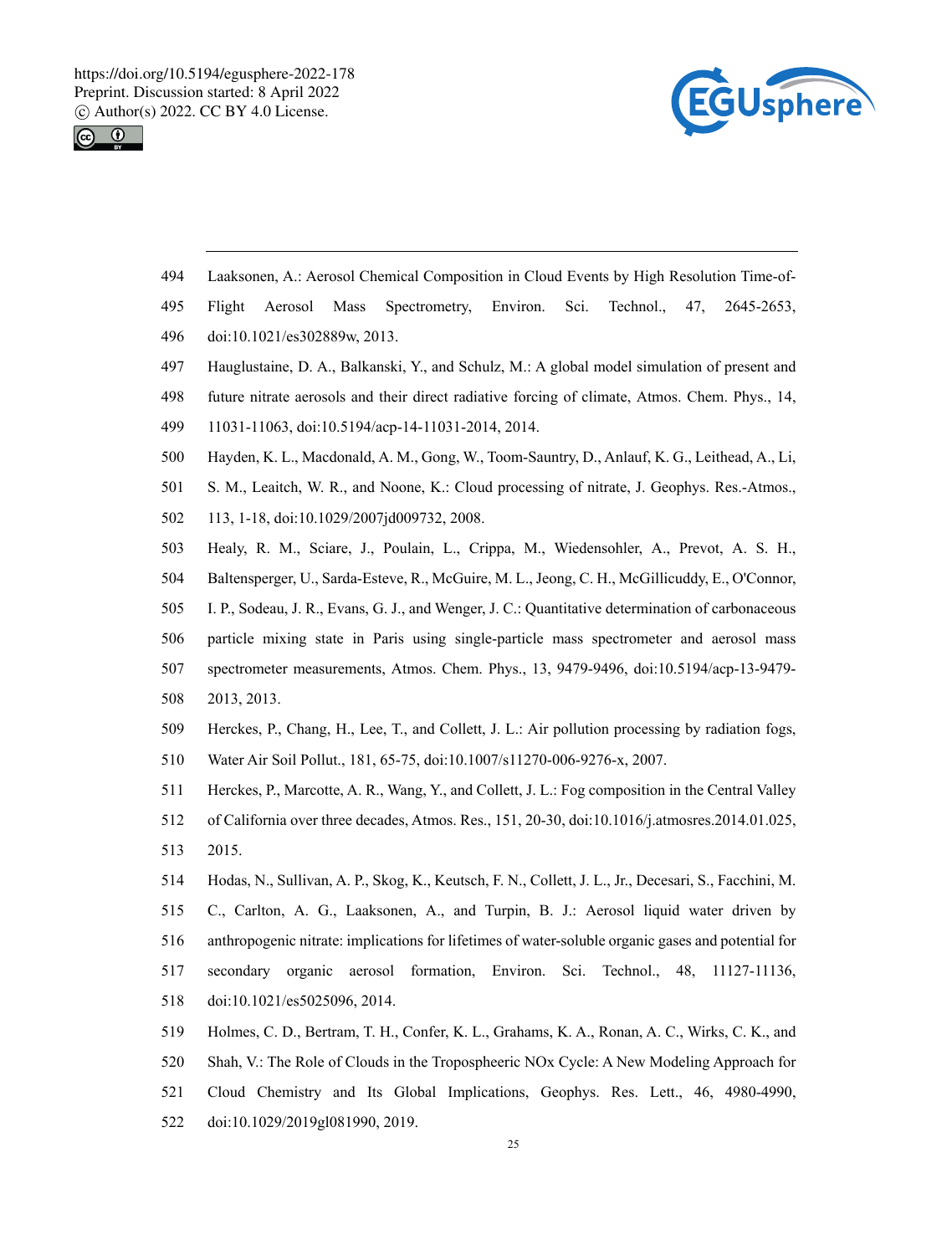



- 523 Huang, D. D., Zhang, Q., Cheung, H. H. Y., Yu, L., Zhou, S., Anastasio, C., Smith, J. D., and
- 524 Chan, C. K.: Formation and Evolution of aqSOA from Aqueous-Phase Reactions of Phenolic
- 525 Carbonyls: Comparison between Ammonium Sulfate and Ammonium Nitrate Solutions,
- 526 Environ. Sci. Technol., 52, 9215-9224, doi:10.1021/acs.est.8b03441, 2018.
- 527 Jeong, C. H., McGuire, M. L., Godri, K. J., Slowik, J. G., Rehbein, P. J. G., and Evans, G. J.:
- 528 Quantification of aerosol chemical composition using continuous single particle measurements,
- 529 Atmos. Chem. Phys., 11, 7027-7044, doi:10.5194/acp-11-7027-2011, 2011.
- 530 Kaur, R., and Anastasio, C.: Light absorption and the photoformation of hydroxyl radical and
- 531 singlet oxygen in fog waters, Atmos. Environ., 164, 387-397,
- 532 doi:10.1016/j.atmosenv.2017.06.006, 2017.
- 533 Leaitch, W. R., Bottenheim, J. W., and Strapp, J. W.: Possible contribution of N2O5 scavenging
- 534 to HNO3 observed in winter stratiform cloud, J. Geophys. Res.-Atmos., 93, 12569-12584,
- 535 doi:10.1029/JD093iD10p12569, 1988.
- 536 Li, H. Y., Zhang, Q., Zheng, B., Chen, C. R., Wu, N. N., Guo, H. Y., Zhang, Y. X., Zheng, Y. X.,
- 537 Li, X., and He, K. B.: Nitrate-driven urban haze pollution during summertime over the North
- 538 China Plain, Atmos. Chem. Phys., 18, 5293-5306, doi:10.5194/acp-18-5293-2018, 2018.
- 539 Li, L., Huang, Z. X., Dong, J. G., Li, M., Gao, W., Nian, H. Q., Fu, Z., Zhang, G. H., Bi, X. H.,
- 540 Cheng, P., and Zhou, Z.: Real time bipolar time-of-flight mass spectrometer for analyzing single
- 541 aerosol particles, Intl. J. Mass. Spectrom., 303, 118-124, doi:10.1016/j.ijms.2011.01.017, 2011.
- 542 Li, S., Zhang, F., Jin, X., Sun, Y., Wu, H., Xie, C., Chen, L., Liu, J., Wu, T., Jiang, S., Cribb, M.,
- 543 and Li, Z.: Characterizing the ratio of nitrate to sulfate in ambient fine particles of urban Beijing
- 544 during 2018–2019, Atmos. Environ., 117662, doi:10.1016/j.atmosenv.2020.117662, 2020a.
- 545 Li, T., Wang, Z., Wang, Y. R., Wu, C., Liang, Y. H., Xia, M., Yu, C., Yun, H., Wang, W. H.,
- 546 Wang, Y., Guo, J., Herrmann, H., and Wang, T.: Chemical characteristics of cloud water and the
- 547 impacts on aerosol properties at a subtropical mountain site in Hong Kong SAR, Atmos. Chem.
- 548 Phys., 20, 391-407, doi:10.5194/acp-20-391-2020, 2020b.
- 549 Lin, Q., Zhang, G., Peng, L., Bi, X., Wang, X., Brechtel, F. J., Li, M., Chen, D., Peng, P. a.,
- 550 Sheng, G., and Zhou, Z.: In situ chemical composition measurement of individual cloud residue
- 551 particles at a mountain site, southern China, Atmos. Chem. Phys., 17, 8473-8488,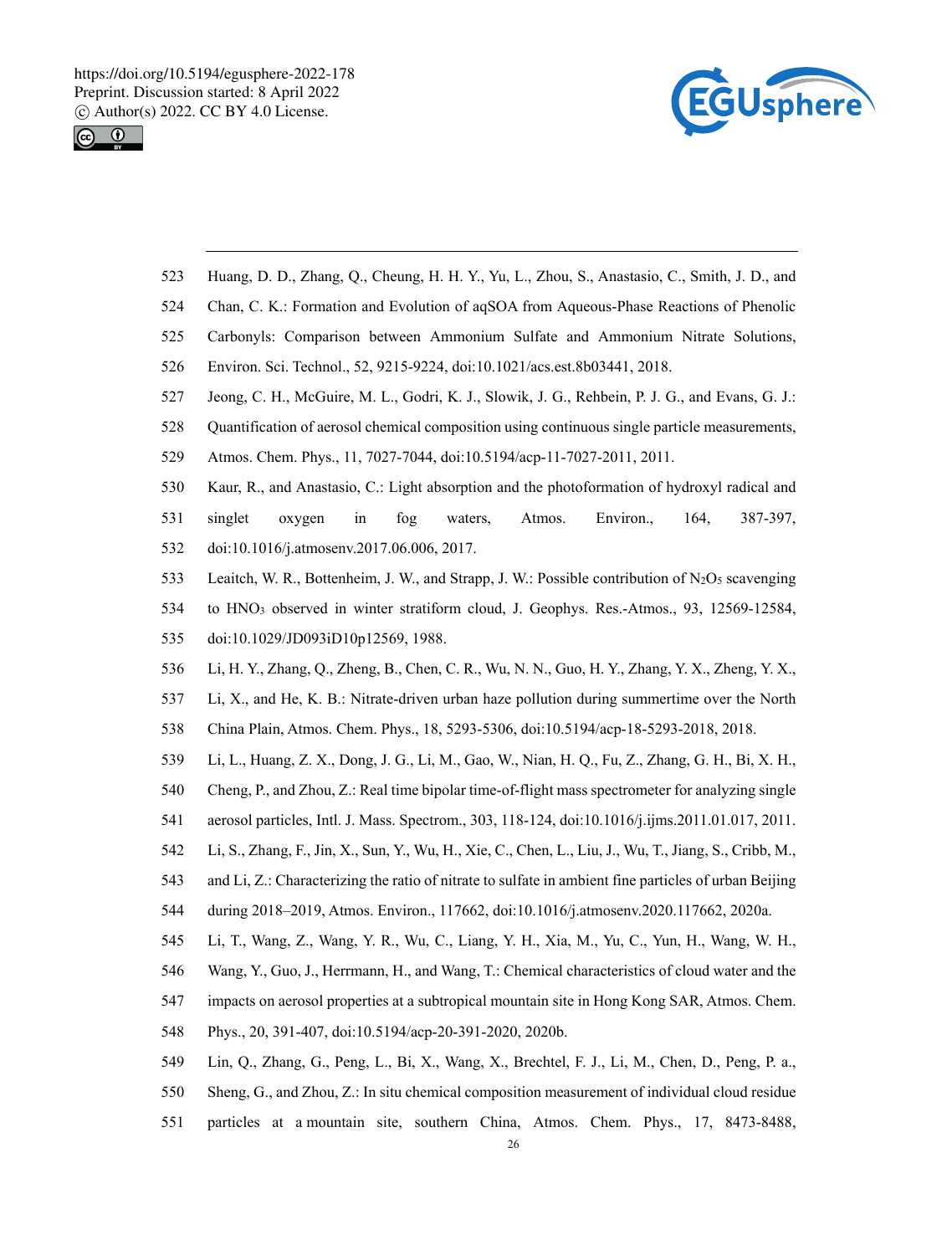



- 552 doi:10.5194/acp-17-8473-2017, 2017.
- 553 Lin, Y. C., Zhang, Y. L., Yu, M., Fan, M. Y., Xie, F., Zhang, W. Q., Wu, G., Cong, Z., and
- 554 Michalski, G.: Formation Mechanisms and Source Apportionments of Airborne Nitrate
- 555 Aerosols at a Himalayan-Tibetan Plateau Site: Insights from Nitrogen and Oxygen Isotopic
- 556 Compositions, Environ. Sci. Technol., 55, 12261-12271, doi:10.1021/acs.est.1c03957, 2021.
- 557 Liu, H. Y., Crawford, J. H., Pierce, R. B., Norris, P., Platnick, S. E., Chen, G., Logan, J. A.,
- 558 Yantosca, R. M., Evans, M. J., Kittaka, C., Feng, Y., and Tie, X. X.: Radiative effect of clouds
- 559 on tropospheric chemistry in a global three-dimensional chemical transport model, J. Geophys.
- 560 Res.-Atmos., 111, 18, doi:10.1029/2005jd006403, 2006.
- 561 Liu, L., Bei, N. F., Hu, B., Wu, J. R., Liu, S. X., Li, X., Wang, R. N., Liu, Z. R., Shen, Z. X.,
- 562 and Li, G. H.: Wintertime nitrate formation pathways in the north China plain: Importance of
- 563 N2O5 heterogeneous hydrolysis, Environ. Pollut., 266, 10, doi:10.1016/j.envpol.2020.115287,
- 564 2020a.
- 565 Liu, P., Ye, C., Xue, C., Zhang, C., Mu, Y., and Sun, X.: Formation mechanisms of atmospheric
- 566 nitrate and sulfate during the winter haze pollution periods in Beijing: gas-phase, heterogeneous
- 567 and aqueous-phase chemistry, Atmos. Chem. Phys., 20, 4153-4165, doi:10.5194/acp-20-4153-
- 568 2020, 2020b.
- 569 Lu, K., Fuchs, H., Hofzumahaus, A., Tan, Z., Wang, H., Zhang, L., Schmitt, S. H., Rohrer, F.,
- 570 Bohn, B., Broch, S., Dong, H., Gkatzelis, G. I., Hohaus, T., Holland, F., Li, X., Liu, Y., Liu, Y.,
- 571 Ma, X., Novelli, A., Schlag, P., Shao, M., Wu, Y., Wu, Z., Zeng, L., Hu, M., Kiendler-Scharr,
- 572 A., Wahner, A., and Zhang, Y.: Fast Photochemistry in Wintertime Haze: Consequences for
- 573 Pollution Mitigation Strategies, Environ. Sci. Technol., 53, 10676-10684,
- 574 doi:10.1021/acs.est.9b02422, 2019.
- 575 McNeill, V. F.: Atmospheric Aerosols: Clouds, Chemistry, and Climate, Annu. Rev. Chem.
- 576 Biomol., 8, 427-444, doi:10.1146/annurev-chembioeng-060816-101538, 2017.
- 577 Neuman, J. A., Nowak, J. B., Brock, C. A., Trainer, M., Fehsenfeld, F. C., Holloway, J. S.,
- 578 Hubler, G., Hudson, P. K., Murphy, D. M., Nicks, D. K., Orsini, D., Parrish, D. D., Ryerson, T.
- 579 B., Sueper, D. T., Sullivan, A., and Weber, R.: Variability in ammonium nitrate formation and
- 580 nitric acid depletion with altitude and location over California, J. Geophys. Res.-Atmos., 108,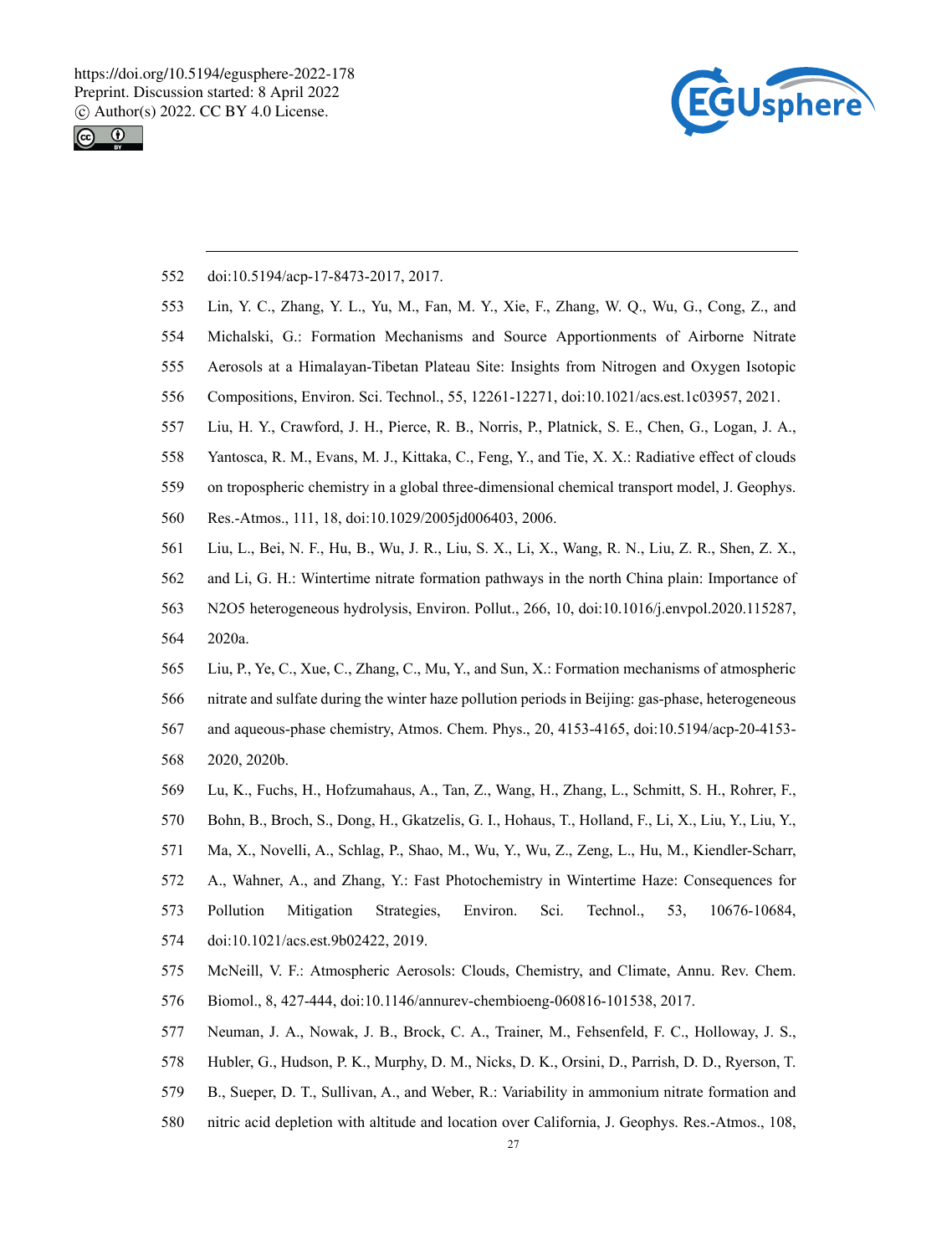



- 581 12, doi:10.1029/2003jd003616, 2003.
- 582 Pathak, R. K., Wu, W. S., and Wang, T.: Summertime PM2.5 ionic species in four major cities of
- 583 China: nitrate formation in an ammonia-deficient atmosphere, Atmos. Chem. Phys., 9, 1711-
- 584 1722, 2009.
- 585 Prabhakar, G., Ervens, B., Wang, Z., Maudlin, L. C., Coggon, M. M., Jonsson, H. H., Seinfeld,
- 586 J. H., and Sorooshian, A.: Sources of nitrate in stratocumulus cloud water: Airborne
- 587 measurements during the 2011 E-PEACE and 2013 NiCE studies, Atmos. Environ., 97, 166-
- 588 173, doi:10.1016/j.atmosenv.2014.08.019, 2014.
- 589 Pratt, K. A., DeMott, P. J., French, J. R., Wang, Z., Westphal, D. L., Heymsfield, A. J., Twohy,
- 590 C. H., Prenni, A. J., and Prather, K. A.: In situ detection of biological particles in cloud ice-
- 591 crystals, Nature Geosci., 2, 397-400, 2009.
- 592 Qu, K., Wang, X., Xiao, T., Shen, J., Lin, T., Chen, D., He, L.-Y., Huang, X.-F., Zeng, L., Lu,
- 593 K., Ou, Y., and Zhang, Y.: Cross-regional transport of PM2.5 nitrate in the Pearl River Delta,
- 594 China: Contributions and mechanisms, Sci. Total. Environ., 753,
- 595 doi:10.1016/j.scitotenv.2020.142439, 2021.
- 596 Riemer, N., Vogel, H., Vogel, B., Schell, B., Ackermann, I., Kessler, C., and Hass, H.: Impact
- 597 of the heterogeneous hydrolysis of N<sub>2</sub>O<sub>5</sub> on chemistry and nitrate aerosol formation in the lower
- 598 troposphere under photosmog conditions, J. Geophys. Res.-Atmos., 108, 21,
- 599 doi:10.1029/2002jd002436, 2003.
- 600 Roth, A., Schneider, J., Klimach, T., Mertes, S., van Pinxteren, D., Herrmann, H., and Borrmann,
- 601 S.: Aerosol properties, source identification, and cloud processing in orographic clouds
- 602 measured by single particle mass spectrometry on a central European mountain site during
- 603 HCCT-2010, Atmos. Chem. Phys., 16, 505-524, doi:10.5194/acp-16-505-2016, 2016.
- 604 Scharko, N. K., Berke, A. E., and Raff, J. D.: Release of Nitrous Acid and Nitrogen Dioxide
- 605 from Nitrate Photolysis in Acidic Aqueous Solutions, Environ. Sci. Technol., 48, 11991-12001,
- 606 doi:10.1021/es503088x, 2014.
- 607 Schneider, J., Mertes, S., van Pinxteren, D., Herrmann, H., and Borrmann, S.: Uptake of nitric
- 608 acid, ammonia, and organics in orographic clouds: mass spectrometric analyses of droplet
- 609 residual and interstitial aerosol particles, Atmos. Chem. Phys., 17, 1571-1593, doi:10.5194/acp-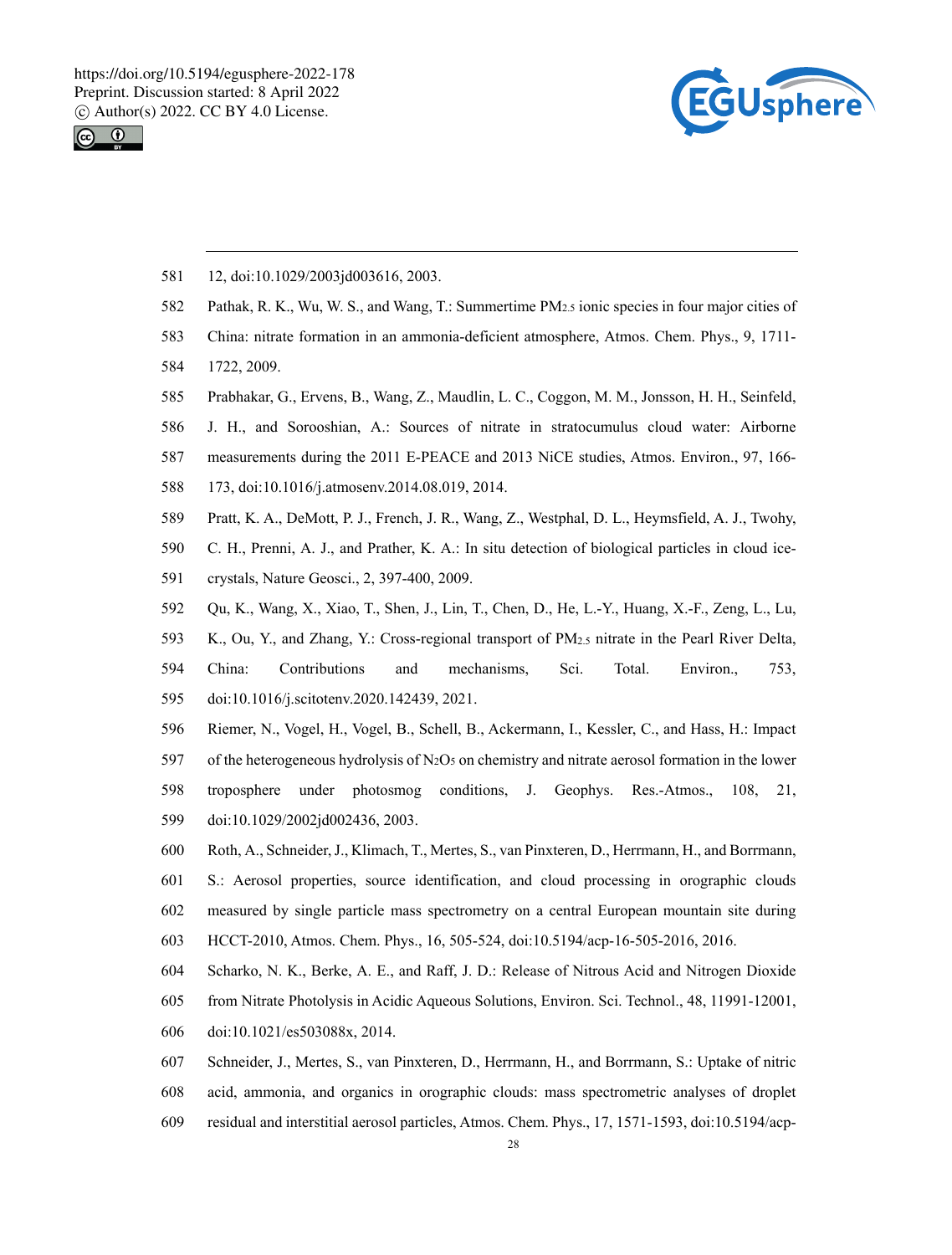



- 610 17-1571-2017, 2017.
- 611 Seinfeld, J. H., and Pandis, S. N.: Atmospheric Chemistry and Physics: From Air Pollution to
- 612 Climate Change, edited by: John Wiley&Sons, I., John Wiley&Sons, Inc., New Jersey, 2006.
- 613 Sellegri, K., Laj, P., Marinoni, A., Dupuy, R., Legrand, M., and Preunkert, S.: Contribution of
- 614 gaseous and particulate species to droplet solute composition at the Puy de Dome, France,
- 615 Atmos. Chem. Phys., 3, 1509-1522, doi:10.5194/acp-3-1509-2003, 2003.
- 616 Shi, X., Nenes, A., Xiao, Z., Song, S., Yu, H., Shi, G., Zhao, Q., Chen, K., Feng, Y., and Russell,
- 617 A. G.: High-Resolution Data Sets Unravel the Effects of Sources and Meteorological Conditions
- 618 on Nitrate and Its Gas-Particle Partitioning, Environ. Sci. Technol., 53, 3048-3057,
- 619 doi:10.1021/acs.est.8b06524, 2019.
- 620 Shingler, T., Dey, S., Sorooshian, A., Brechtel, F. J., Wang, Z., Metcalf, A., Coggon, M.,
- 621 Mulmenstadt, J., Russell, L. M., Jonsson, H. H., and Seinfeld, J. H.: Characterisation and
- 622 airborne deployment of a new counterflow virtual impactor inlet, Atmos. Meas. Tech., 5, 1259-
- 623 1269, doi:10.5194/amt-5-1259-2012, 2012.
- 624 Song, X. H., Hopke, P. K., Fergenson, D. P., and Prather, K. A.: Classification of single particles
- 625 analyzed by ATOFMS using an artificial neural network, ART-2A, Anal. Chem., 71, 860-865, 626 1999.
- 627 Strode, S. A., Douglass, A. R., Ziemke, J. R., Manyin, M., Nielsen, J. E., and Oman, L. D.: A
- 628 Model and Satellite-Based Analysis of the Tropospheric Ozone Distribution in Clear Versus
- 629 Convectively Cloudy Conditions, J. Geophys. Res.-Atmos., 122, 11948-11960, 630 doi:10.1002/2017jd027015, 2017.
- 631 Sultana, C. M., Cornwell, G. C., Rodriguez, P., and Prather, K. A.: FATES: a flexible analysis
- 632 toolkit for the exploration of single-particle mass spectrometer data, Atmos. Meas. Tech., 10,
- 633 1323-1334, doi:10.5194/amt-10-1323-2017, 2017.
- 634 Sun, J. X., Liu, L., Xu, L., Wang, Y. Y., Wu, Z. J., Hu, M., Shi, Z. B., Li, Y. J., Zhang, X. Y.,
- 635 Chen, J. M., and Li, W. J.: Key Role of Nitrate in Phase Transitions of Urban Particles:
- 636 Implications of Important Reactive Surfaces for Secondary Aerosol Formation, J. Geophys.
- 637 Res.-Atmos., 123, 1234-1243, doi:10.1002/2017JD027264, 2018.
- 638 Tao, J., Zhang, Z., Tan, H., Zhang, L., Wu, Y., Sun, J., Che, H., Cao, J., Cheng, P., Chen, L., and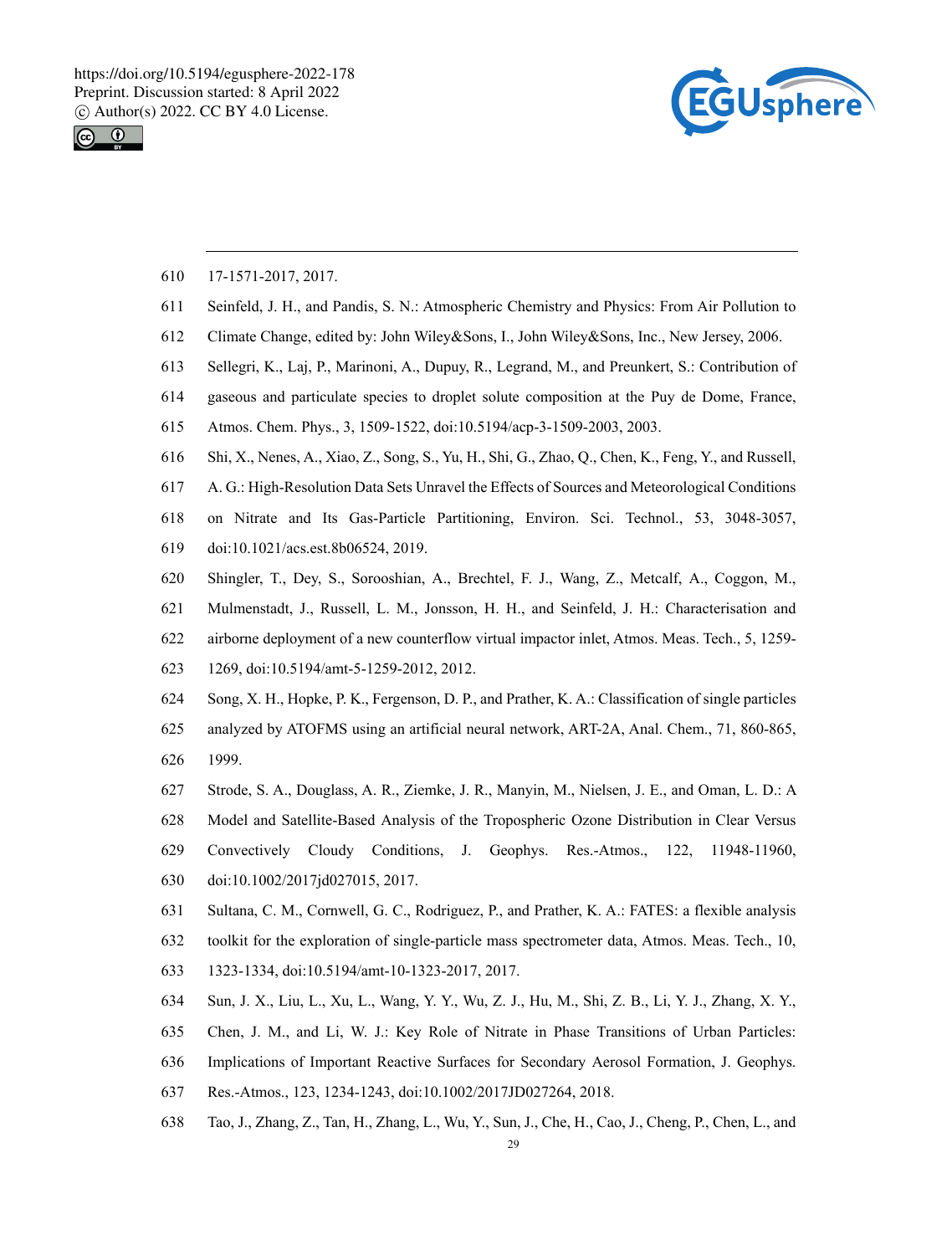



- 639 Zhang, R.: Observational evidence of cloud processes contributing to daytime elevated nitrate
- 640 in an urban atmosphere, Atmos. Environ., 186, 209-215, doi:10.1016/j.atmosenv.2018.05.040,
- 641 2018.
- 642 Tian, M., Liu, Y., Yang, F. M., Zhang, L. M., Peng, C., Chen, Y., Shi, G. M., Wang, H. B., Luo,
- 643 B., Jiang, C. T., Li, B., Takeda, N., and Koizumi, K.: Increasing importance of nitrate formation
- 644 for heavy aerosol pollution in two megacities in Sichuan Basin, southwest China, Environ.
- 645 Pollut., 250, 898-905, doi:10.1016/j.envpol.2019.04.098, 2019.
- 646 Voulgarakis, A., Wild, O., Savage, N. H., Carver, G. D., and Pyle, J. A.: Clouds, photolysis and
- 647 regional tropospheric ozone budgets, Atmos. Chem. Phys., 9, 8235-8246, doi:10.5194/acp-9-
- 648 8235-2009, 2009.
- 649 Wang, H., Lu, K., Chen, X., Zhu, Q., Chen, Q., Guo, S., Jiang, M., Li, X., Shang, D., Tan, Z.,
- 650 Wu, Y., Wu, Z., Zou, Q., Zheng, Y., Zeng, L., Zhu, T., Hu, M., and Zhang, Y.: High N2O5
- 651 Concentrations Observed in Urban Beijing: Implications of a Large Nitrate Formation Pathway,
- 652 Environ. Sci. Tech. Let., doi:10.1021/acs.estlett.7b00341, 2017.
- 653 Wang, X. F., Zhang, Y. P., Chen, H., Yang, X., Chen, J. M., and Geng, F. H.: Particulate Nitrate
- 654 Formation in a Highly Polluted Urban Area: A Case Study by Single-Particle Mass
- 655 Spectrometry in Shanghai, Environ. Sci. Technol., 43, 3061-3066, doi:10.1021/es8020155, 656 2009.
- 657 Wen, L., Xue, L. K., Wang, X. F., Xu, C. H., Chen, T. S., Yang, L. X., Wang, T., Zhang, Q. Z.,
- 658 and Wang, W. X.: Summertime fine particulate nitrate pollution in the North China Plain: 659 increasing trends, formation mechanisms and implications for control policy, Atmos. Chem.
- 660 Phys., 18, 11261-11275, doi:10.5194/acp-18-11261-2018, 2018.
- 661 Wu, C., Liu, L., Wang, G., Zhang, S., Li, G., Lv, S., Li, J., Wang, F., Meng, J., and Zens, Y.:
- 662 Important contribution of  $N_2O_5$  hydrolysis to the daytime nitrate in Xi'an, China during haze
- 663 periods: Isotopic analysis and WRF-Chem model simulation, Environ. Pollut., 117712,
- 664 doi:10.1016/j.envpol.2021.117712, 2021.
- 665 Xiao, H.-W., Zhu, R.-G., Pan, Y.-Y., Guo, W., Zheng, N.-J., Liu, Y.-H., Liu, C., Zhang, Z.-Y.,
- 666 Wu, J.-F., Kang, C.-A., Luo, L., and Xiao, H.-Y.: Differentiation Between Nitrate Aerosol
- 667 Formation Pathways in a Southeast Chinese City by Dual Isotope and Modeling Studies, J.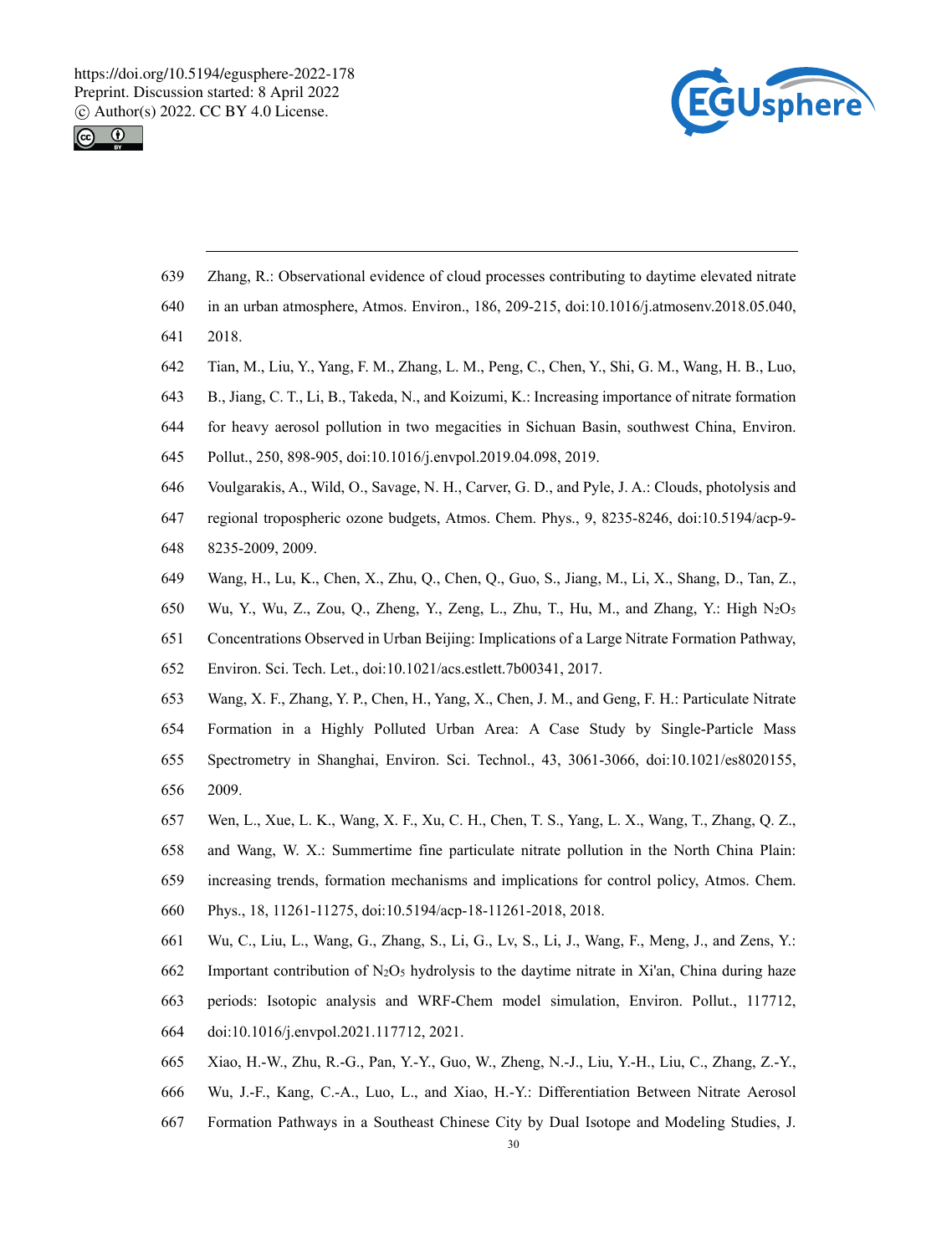



- 668 Geophys. Res.-Atmos., 125, doi:10.1029/2020jd032604, 2020.
- 669 Xu, L., and Penner, J. E.: Global simulations of nitrate and ammonium aerosols and their
- 670 radiative effects, Atmos. Chem. Phys., 12, 9479-9504, doi:10.5194/acp-12-9479-2012, 2012.
- 671 Xu, Q., Wang, S., Jiang, J., Bhattarai, N., Li, X., Chang, X., Qiu, X., Zheng, M., Hua, Y., and
- 672 Hao, J.: Nitrate dominates the chemical composition of PM2.5 during haze event in Beijing,
- 673 China, Sci. Total. Environ., 689, 1293-1303, doi:10.1016/j.scitotenv.2019.06.294, 2019.
- 674 Yan, C., Tham, Y. J., Zha, Q. Z., Wang, X. F., Xue, L. K., Dai, J. N., Wang, Z., and Wang, T.:
- 675 Fast heterogeneous loss of N<sub>2</sub>O<sub>5</sub> leads to significant nighttime NO<sub>x</sub> removal and nitrate aerosol
- 676 formation at a coastal background environment of southern China, Sci. Total. Environ., 677,
- 677 637-647, doi:10.1016/j.scitotenv.2019.04.389, 2019.
- 678 Ye, C., Heard, D. E., and Whalley, L. K.: Evaluation of Novel Routes for NOx Formation in
- 679 Remote Regions, Environ. Sci. Technol., 51, 7442-7449, doi:10.1021/acs.est.6b06441, 2017a.
- 680 Ye, C., Zhang, N., Gao, H., and Zhou, X.: Photolysis of Particulate Nitrate as a Source of HONO
- 681 and NOx, Environ. Sci. Technol., 51, 6849-6856, doi:10.1021/acs.est.7b00387, 2017b.
- 682 Zhai, S., Jacob, D. J., Wang, X., Liu, Z., Wen, T., Shah, V., Li, K., Moch, J. M., Bates, K. H.,
- 683 Song, S., Shen, L., Zhang, Y., Luo, G., Yu, F., Sun, Y., Wang, L., Qi, M., Tao, J., Gui, K., Xu,
- 684 H., Zhang, Q., Zhao, T., Wang, Y., Lee, H. C., Choi, H., and Liao, H.: Control of particulate
- 685 nitrate air pollution in China, Nature Geosci., 14, 389-395, doi:10.1038/s41561-021-00726-z,
- 686 2021.
- 687 Zhang, G. H., Lin, Q. H., Peng, L., Yang, Y. X., Fu, Y. Z., Bi, X. H., Li, M., Chen, D. H., Chen,
- 688 J. X., Cai, Z., Wang, X. M., Peng, P. A., Sheng, G. Y., and Zhou, Z.: Insight into the in-cloud
- 689 formation of oxalate based on in situ measurement by single particle mass spectrometry, Atmos.
- 690 Chem. Phys., 17, 13891-13901, doi:10.5194/acp-17-13891-2017, 2017.
- 691 Zhang, J., Lance, S., Brandt, R., Marto, J., Ninneman, M., and Schwab, J.: Observed below-
- 692 Cloud and Cloud Interstitial Submicron Aerosol Chemical and Physical Properties at Whiteface
- 693 Mountain, New York, during August 2017, Acs Earth Space Chem., 3, 1438-1450,
- 694 doi:10.1021/acsearthspacechem.9b00117, 2019.
- 695 Zhang, R., Gen, M., Fu, T. M., and Chan, C. K.: Production of Formate via Oxidation of Glyoxal
- 696 Promoted by Particulate Nitrate Photolysis, Environ. Sci. Technol., 55, 5711-5720,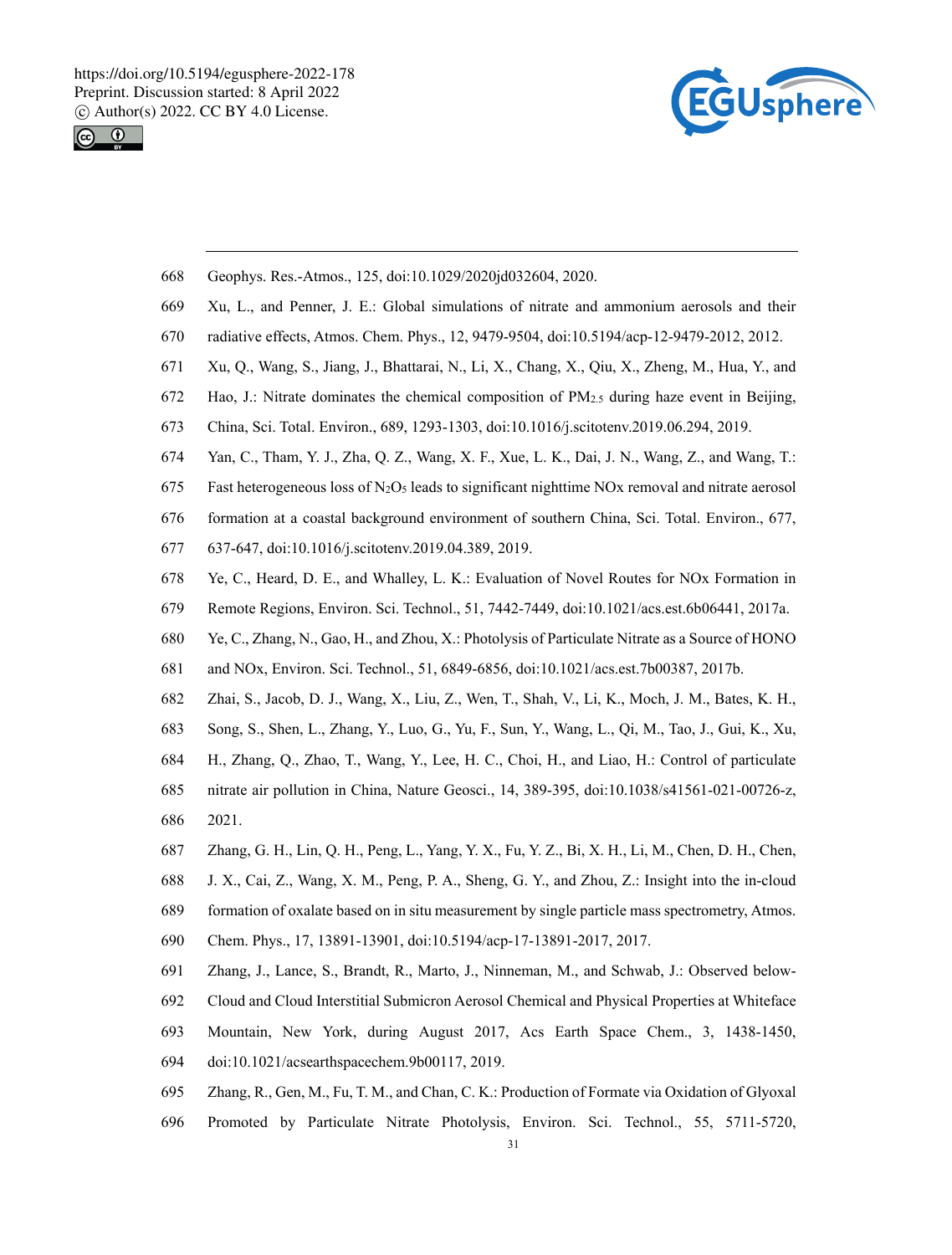



- 697 doi:10.1021/acs.est.0c08199, 2021.
- 698 Zheng, H., Song, S., Sarwar, G., Gen, M., Wang, S., Ding, D., Chang, X., Zhang, S., Xing, J.,
- 699 Sun, Y., Ji, D., Chan, C. K., Gao, J., and McElroy, M. B.: Contribution of Particulate Nitrate
- 700 Photolysis to Heterogeneous Sulfate Formation for Winter Haze in China, Environ. Sci. Tech.
- 701 Let., 7, 632-638, doi:10.1021/acs.estlett.0c00368, 2020.
- 702 Zhu, Y., Tilgner, A., Hoffmann, E. H., Herrmann, H., Kawamura, K., Yang, L., Xue, L., and
- 703 Wang, W.: Multiphase MCM-CAPRAM modeling of the formation and processing of secondary
- 704 aerosol constituents observed during the Mt. Tai summer campaign in 2014, Atmos. Chem.
- 705 Phys., 20, 6725-6747, doi:10.5194/acp-20-6725-2020, 2020.
- 706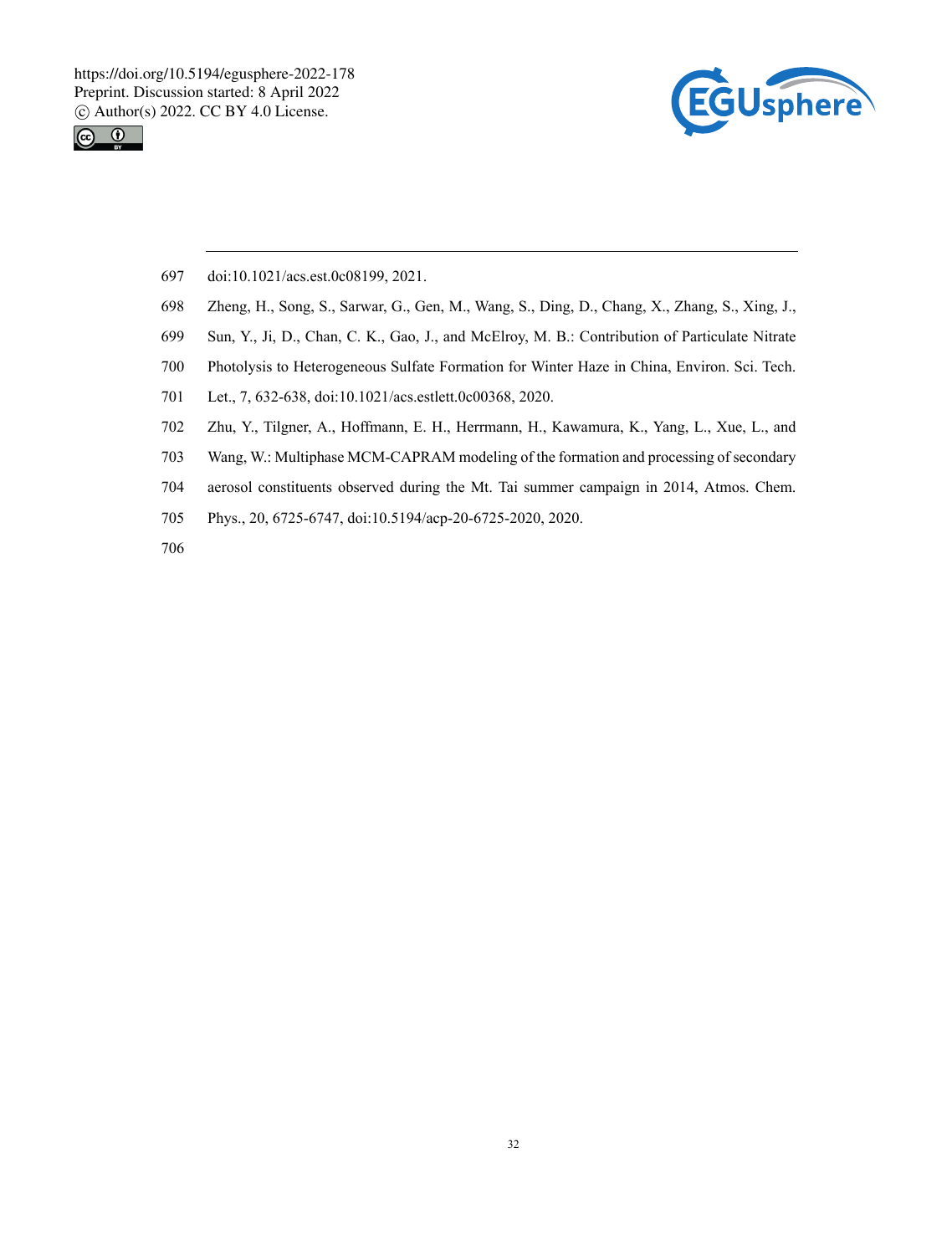



### 707 **Figure captions:**

- 708 **Figure 1.** Box-and-whisker plots of (a) the mass fraction of nitrate in PM2.5 and cloud
- 709 water and (b) the RPA of nitrate separated for the cloud-free, cloud residual (RES),
- 710 and cloud interstitial (INT) particles, in 2018 spring and 2020 winter, respectively. In
- 711 a box and whisker plot, the lower, median and upper line of the box denotes the 25,
- 712 50, and 75 percentiles, respectively; the lower and upper edges of the whisker denote
- 713 the 10 and 90 percentiles, respectively.
- 714 **Figure 2.** Size dependent RPA of nitrate and RPA ratio of nitrate/sulfate, separated
- 715 for all the detected cloud-free, cloud residual (RES), and cloud interstitial (INT)
- 716 particles, in (a) 2018 spring (May) and (b) 2020 winter (Nov-Dec), respectively.
- 717 **Figure 3.** Theoretical calculation of the trend of in-cloud produced nitrate from the
- 718 hydrolysis of N<sub>2</sub>O<sub>5</sub> versus the temporal variations of NO<sub>3</sub> concentration in cloud
- 719 water in 2020 winter (Nov-Dec).
- 720 **Figure 4.** Correlation analysis between the observed RPAs of nitrate and the
- 721 predicted RPAs of nitrate, with inputs of  $NO<sub>2</sub>, O<sub>3</sub>$  and LWC, for the (a) cloud-free and
- 722 (b) cloud RES particles, respectively.
- 723 **Figure 5.** Relative contribution of each pathway to the nitrate production in wet
- 724 aerosols (WA, 0.5 μm) and cloud droplets (CD, 8 μm), respectively, simulated by the
- 725 RACM-CAPRAM. The atmospheric conditions considered for comparison are LWC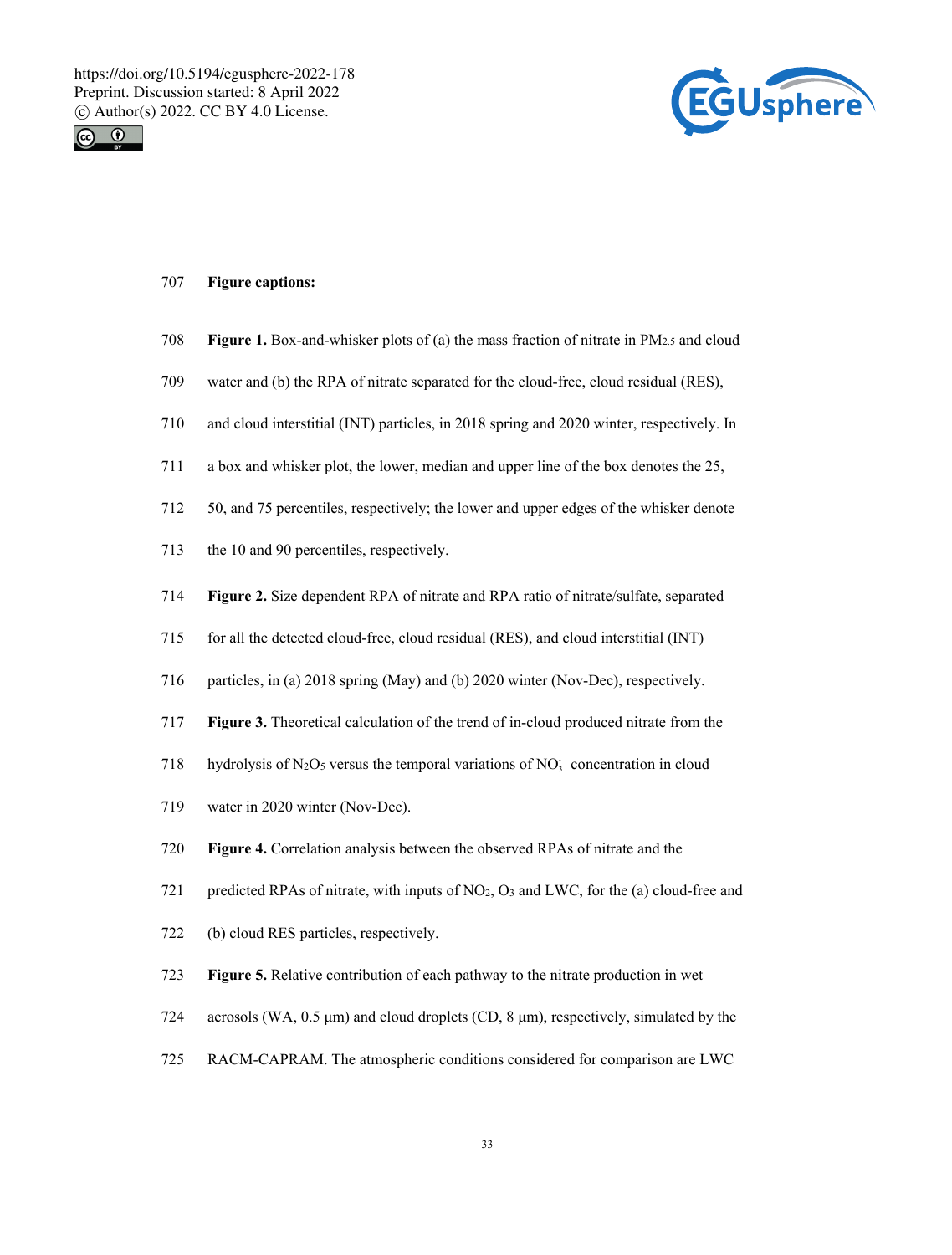



- 726 ( $10^{-5}$ - $10^{-4}$  g cm<sup>-3</sup> for wet aerosols and 0.05-0.15 g cm<sup>-3</sup>) and photolysis rates (30%,
- 727 50%, 100%).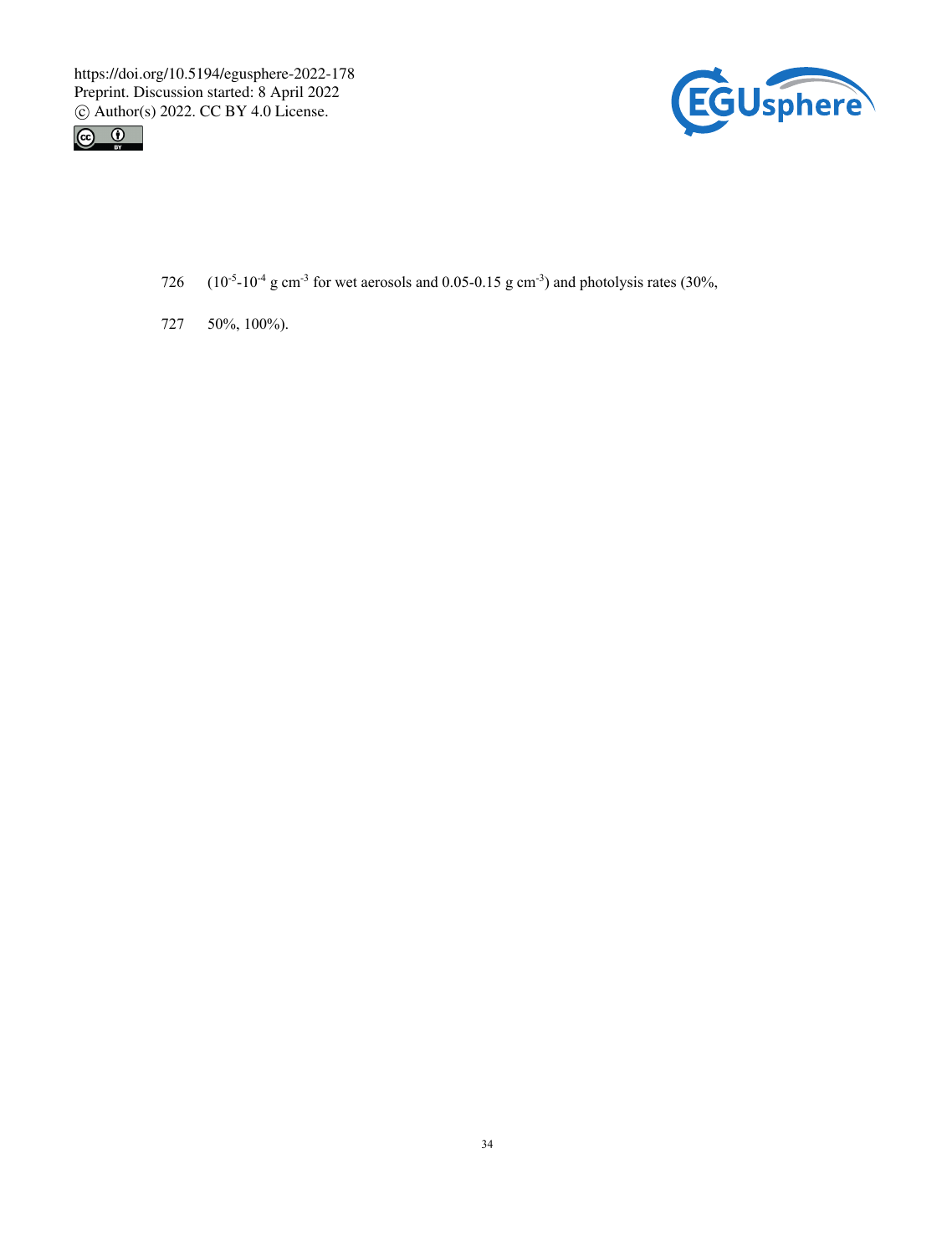





728

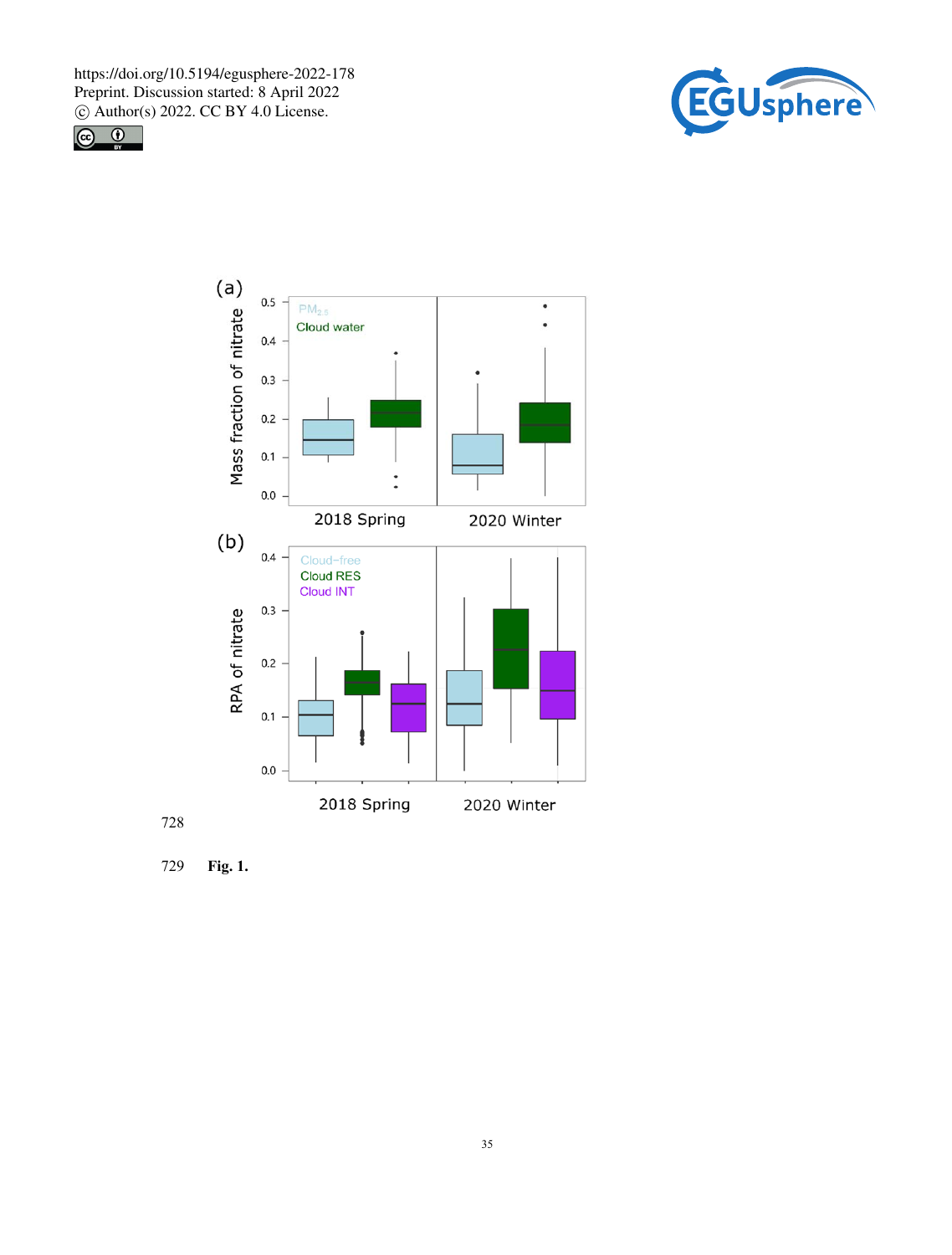







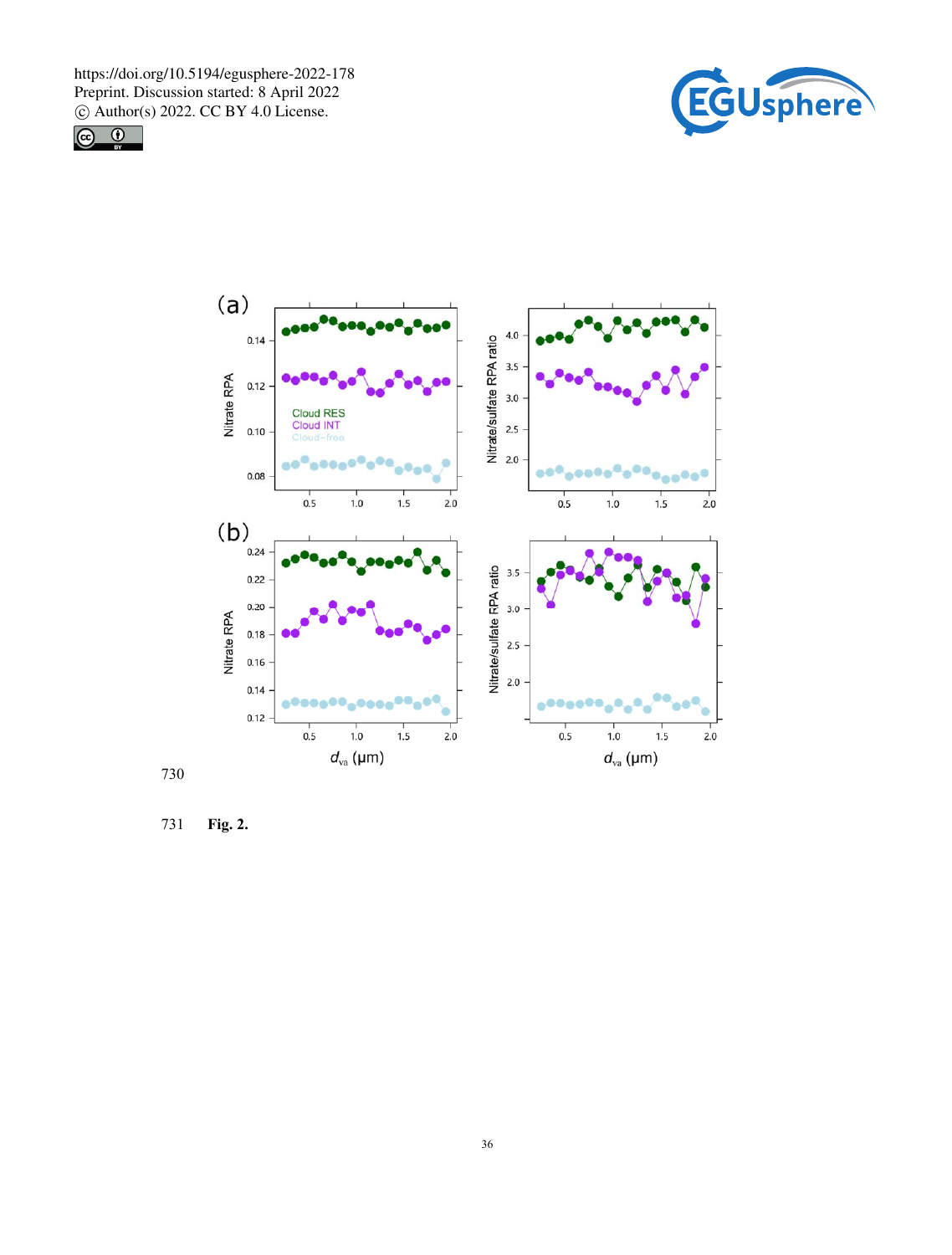







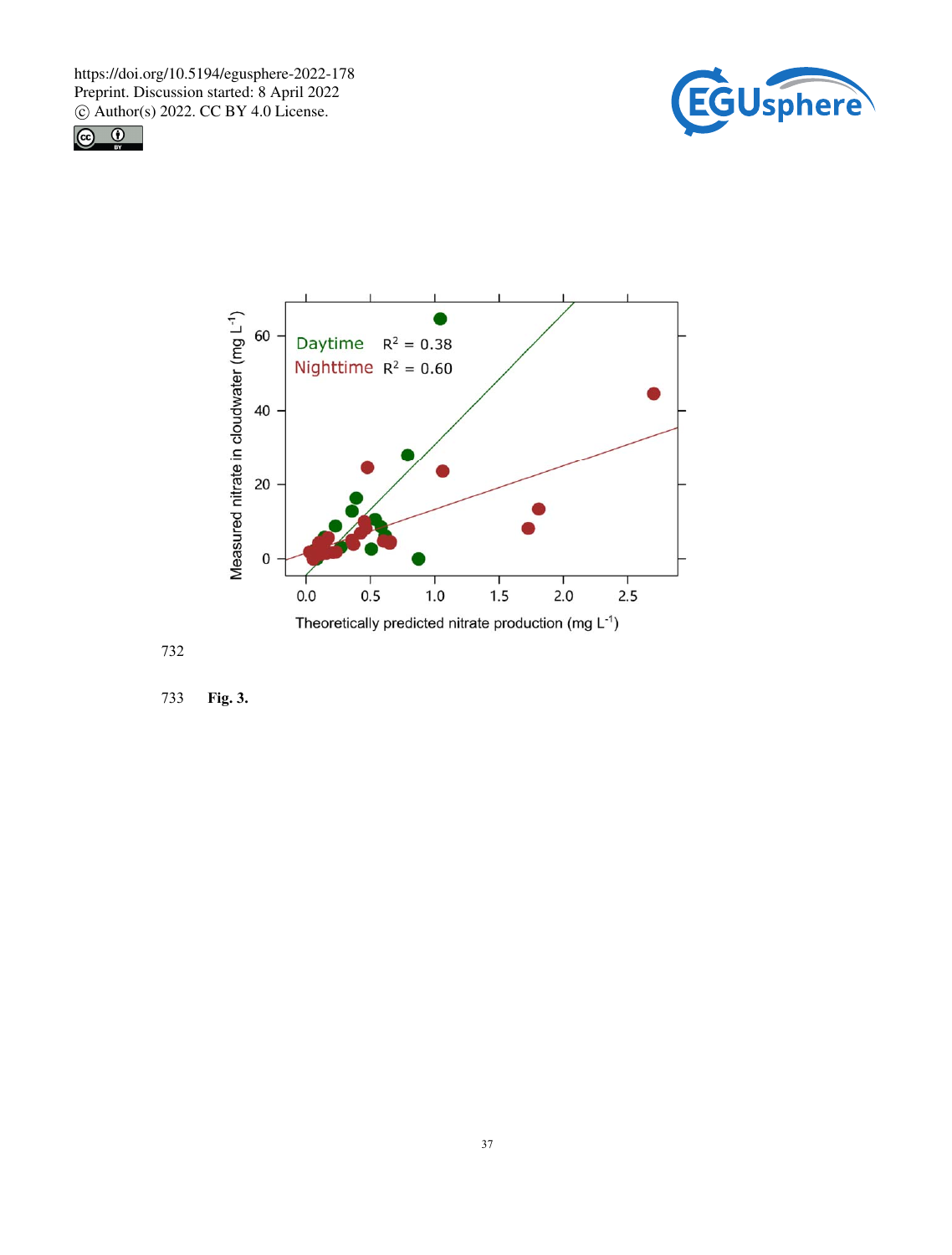





734

735 **Fig. 4.**